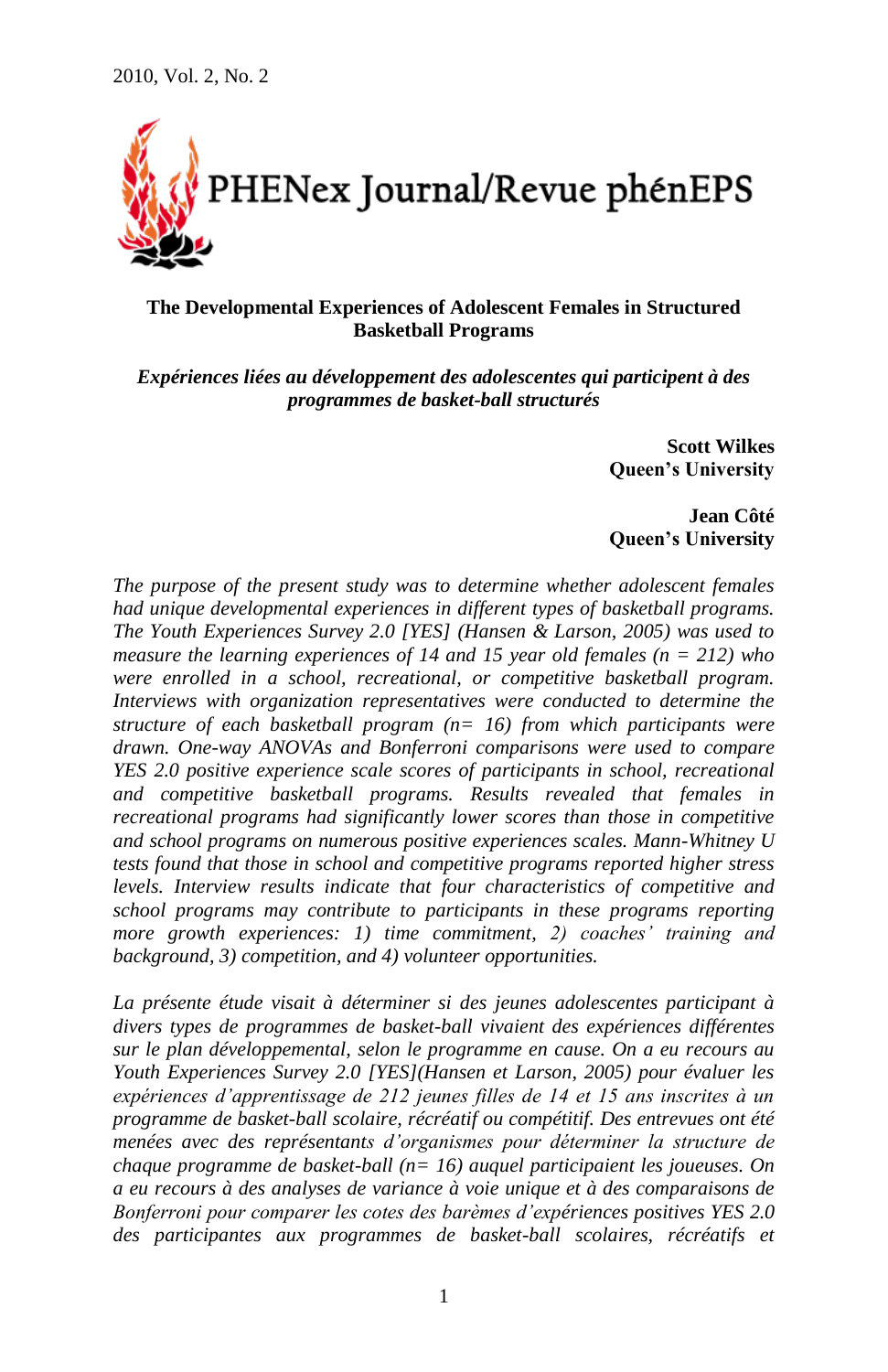*compétitifs. Les résultats ont révélé qu'à plusieurs niveaux de barèmes d'expériences positives, les jeunes femmes qui participaient aux programmes récréatifs obtenaient des résultats plus faibles que celles qui faisaient partie de programmes de basket-ball compétitifs et scolaires. Les tests U Mann-Whitney ont indiqué que les participantes aux programmes scolaires et compétitifs avaient un niveau de stress plus élevé. Les résultats des entrevues ont fait ressortir quatre caractéristiques propres aux programmes compétitifs et scolaires qui aident les participantes à vivre des expériences plus positives sur le plan du développement : 1) l'investissement en temps, 2) la formation et l'expérience des entraîneurs, 3) l'aspect compétitif, 4) les possibilités qui s'offrent de faire du bénévolat.* 

### **Introduction**

Youth sport programs are consistently reported as the most popular structured leisure activity for youth (Mahoney, Larson, Eccles, & Lord, 2005). Sport programs have been described as unique learning environments with their own "opportunity structures" to foster positive development (Holt 2008; Larson & Verma, 1999). This is in part due to studies that have found that adolescents report higher levels of concentration and intrinsic motivation in structured sport programs than when engaged in unstructured leisure activities, school, or work (Csikszentmihalyi & Larson, 1984; Larson & Kleiber, 1993).

Correlational studies have supported the notion that participation in structured sport programs during adolescence is linked with indicators of positive development. These studies have demonstrated that youth involved in sport programs score favourably in comparison to youth who do not participate on outcomes such as academic achievement (Broh, 2002), school dropout rates (Mahoney & Cairns, 1997), risky sexual activity behaviour for females (Miller, Sabo, Farrell, Barnes, & Melnick, 1998) and delinquency rates (Mahoney, 2000). However, participating in sports has also been demonstrated to be associated with negative outcomes such as increased levels of alcohol consumption (Eccles & Barber, 1999).

While correlational studies have provided evidence that engagement in sport programs throughout adolescence is linked to positive outcomes, this research has been described as overly descriptive and lacking depth (Larson, 2000). Consequently, a more in-depth understanding of an athlete's developmental experiences in sport have been obtained through qualitative studies. For example, qualitative interviews with 20 young athletes showed that athletes who learned to set realistic goals for themselves in sports consciously transferred this skill to other areas of their life (McCormack & Chalip, 1988). Further, youth described sport as a means of learning that providing maximum effort in everyday life leads to further success. Fredricks and colleagues' (2002) interviews with adolescents also found that many young athletes believed that they learned transferable skills from sports. Interpersonal skills such as how to interact and communicate with others were by far the skills cited most often as athletes reported learning how to work with team-mates to accomplish common goals (e.g., learning to work together to complete a play correctly). Respondents also described developing time management and discipline, which many believed had helped improve their school performance. In a review of studies on life skills development through sport, Gould and Carson (2008) recently suggested that more systematic analyses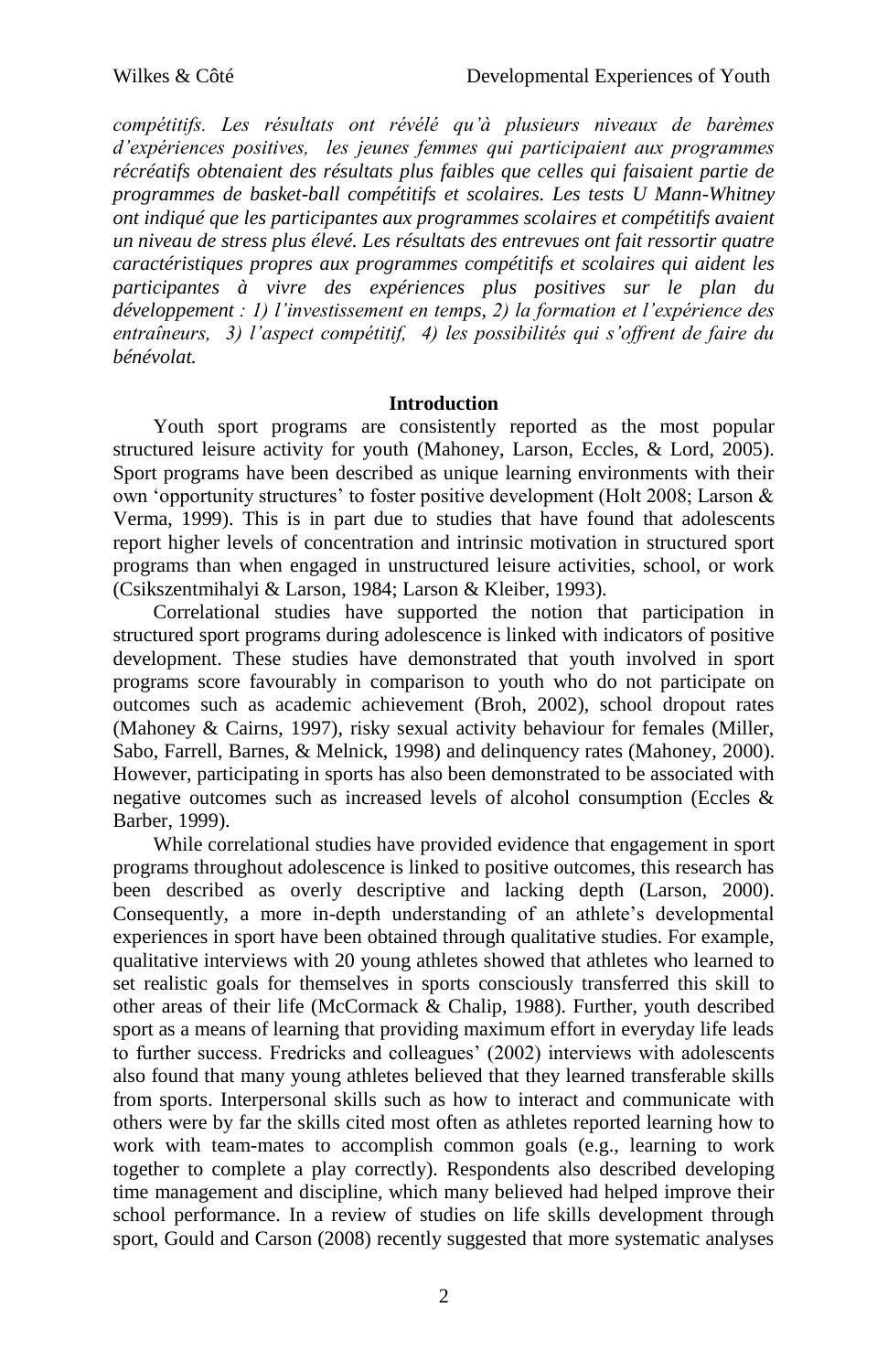of the social and contextual factors that influence personal growth in sport are much needed. Accordingly, this study was designed to determine if youth report distinct growth experiences while engaged in different types of sport programs.

The phrase *youth sport program* is typically applied to the litany of athletic programs that are organized and overseen by adults for youth under 18 years of age (Wiersma, 2005). Sports that operate under this general rubric are often addressed by researchers as if they are a single construct. However, Wiersma states that when looking at youth sport programs it is evident that there are varying types of programs which may uniquely contribute to development. Comparative studies of athletes of different competitive levels provide intriguing findings that need to be investigated more systematically. For instance, Broh (2002) showed that students who played interscholastic sports throughout high school were more likely than intramural athletes to talk with their teachers outside of class in Grade 12. Broh (2002) proposed that interscholastic athletes may have more access and form relationships with teachers and coaches due to the more intensive nature of interscholastic sport.

Studies have also found that males and females experience sport differently across a number of constructs. For example, with respect to motivational orientation males consistently scored higher than females on win orientation and competitiveness, however females were just as high as males on goal orientation (Gill, 1993). Further, females have shown to have lower perceptions of sport competence than males. Interestingly, gender differences in sport experiences start early in life and have been shown to be associated with parents' stereotyped gender beliefs and parents' beliefs in their child's sport abilities (Fredricks & Eccles, 2005). Research has also indicated that male and female athletes may acquire different amounts of recognition for their athletic accomplishments and therefore different growth experiences. For instance, interviews with 18 talented adolescent female athletes who attended a sports academy found that the majority of participants believed that they did not receive the same recognition from their school or community as their male counterparts (Ellis, Riley, & Gordon, 2003). Similarly, Shakib"s (2003) study of a female high school basketball team found that team members did not feel that they were recognized in a similar manner for their achievements as the men"s basketball team.

Since females appear to have different experiences in sport programs than males, the present study controlled for this variable by focusing on the developmental experiences of female athletes. More specifically, the purpose of the present investigation was to compare the frequency of developmental experiences of young female athletes in 1) recreational community, 2) school and 3) competitive community sport programs. The goal was to elucidate whether female athletes from different sport programs had different developmental experiences. Information on the structure of community and school based sport programs were also compiled to help explain the structural variations between programs.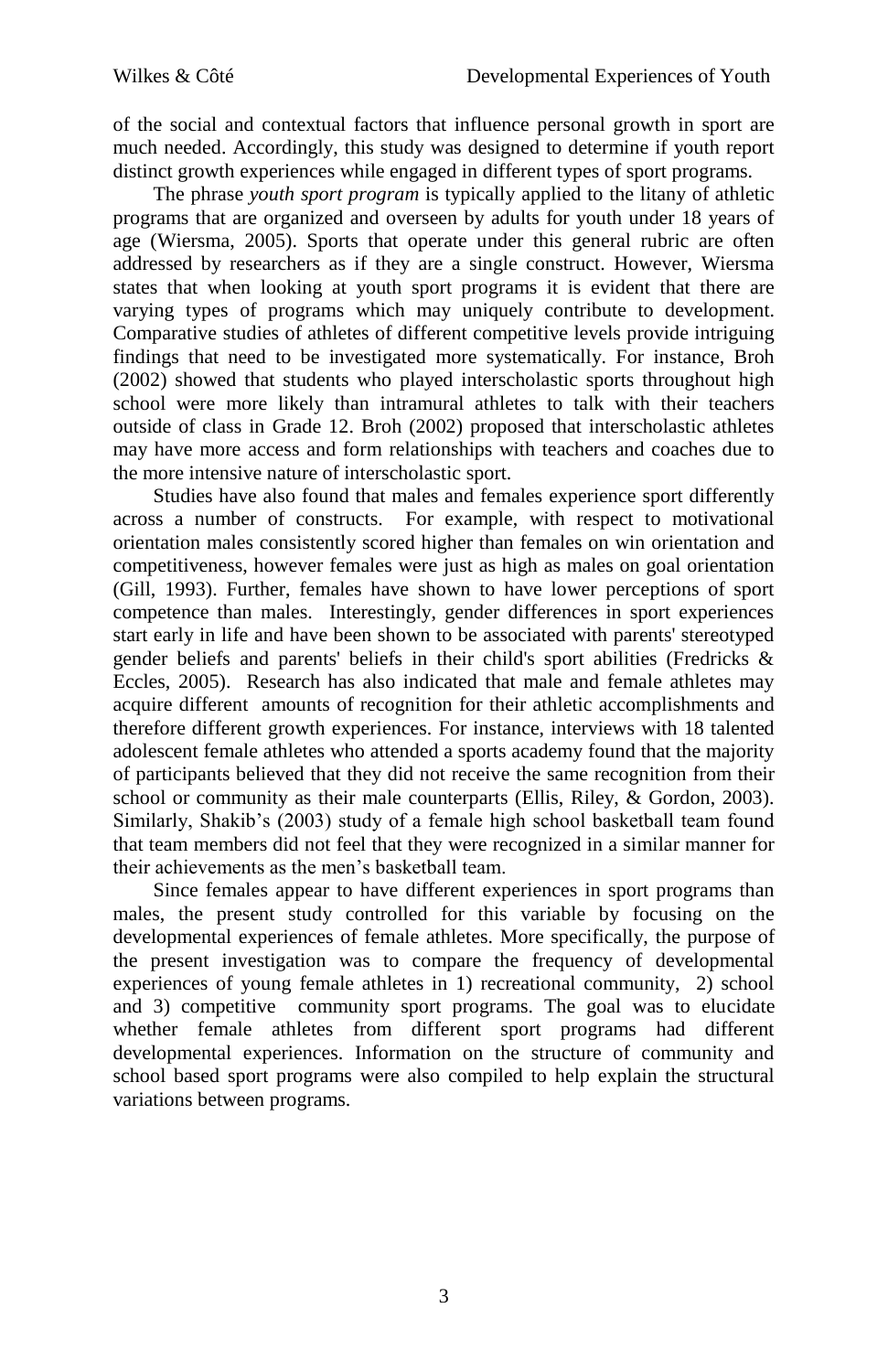### **Methods**

# *Participants*

This study utilized two groups of participants. The *athlete group* consisted of 212 14 and 15 year old females who participated on 1) a school basketball team (n = 70), 2) a competitive community basketball team (n = 68) and 3) a community recreational basketball team  $(n = 74)$ . The school player group came from seven teams. The competitive club group came from seven teams within five competitive programs. Participants in the recreational program came from multiple teams within four school programs. Only athletes whose parents had also signed an informed consent form or were present at the time of the questionnaire administration were able to participate. No team had all their players represented. The second group of participants, the *program respondent group (n = 16),* consisted of an individual such as a program coordinator or league convener from each organization or school [school  $(n = 7)$ , competitive  $(n \leq 7)$ ]  $= 5$ ), and recreational  $(n= 4)$ ] that delivered one of the structured basketball programs. Each program respondent had intimate knowledge of the basketball program(s) that their organization provided.

# *Procedure*

To recruit participants the principal researcher contacted program coordinators or executive directors of school and community-based basketball programs for 14 and 15 year old females. Arrangements were made for athletes from programs who agreed to participate in the study to complete the Youth Experiences Survey 2.0 (YES 2.0; Hansen & Larson, 2005) and a brief demographics questionnaire. Surveys were completed toward the end of the basketball season to ensure participants had spent a sufficient amount of time in the basketball program to accurately complete the surveys. Prior to completing the surveys the athletes and their parent/guardian completed an informed consent form. The principal investigator then briefly described the demographic form and YES 2.0 to the athlete group. Prior to beginning the survey participants were instructed by the researcher to consider all of their experiences within the current program when completing the YES 2.0 and to only think about the current program while completing the survey. Participants typically took 10 minutes before or after a practice or game to complete a paper copy of the questionnaires.

Structured interviews with the program respondent were conducted over the phone or in-person and took place prior to the athletes' completion of the YES 2.0. The goal of the interview, which lasted between 20 and 45 minutes, was to gather verifiable information about each basketball program. The interview was divided into five sections: 1) program structure, 2) coaches, 3) athletes, 4) parents, and 5) clinics and camps.

# *Athlete Measures*

All participants completed the YES 2.0 and a brief demographic survey. The YES 2.0 (Hansen & Larson, 2005) is a 70-item self report instrument that measures the frequency of a youth's developmental experiences in a specific context (e.g., class, basketball program). The questionnaire explicitly orients participants toward an activity using the instructions "Based on your current or recent involvement please rate whether you have had the following experiences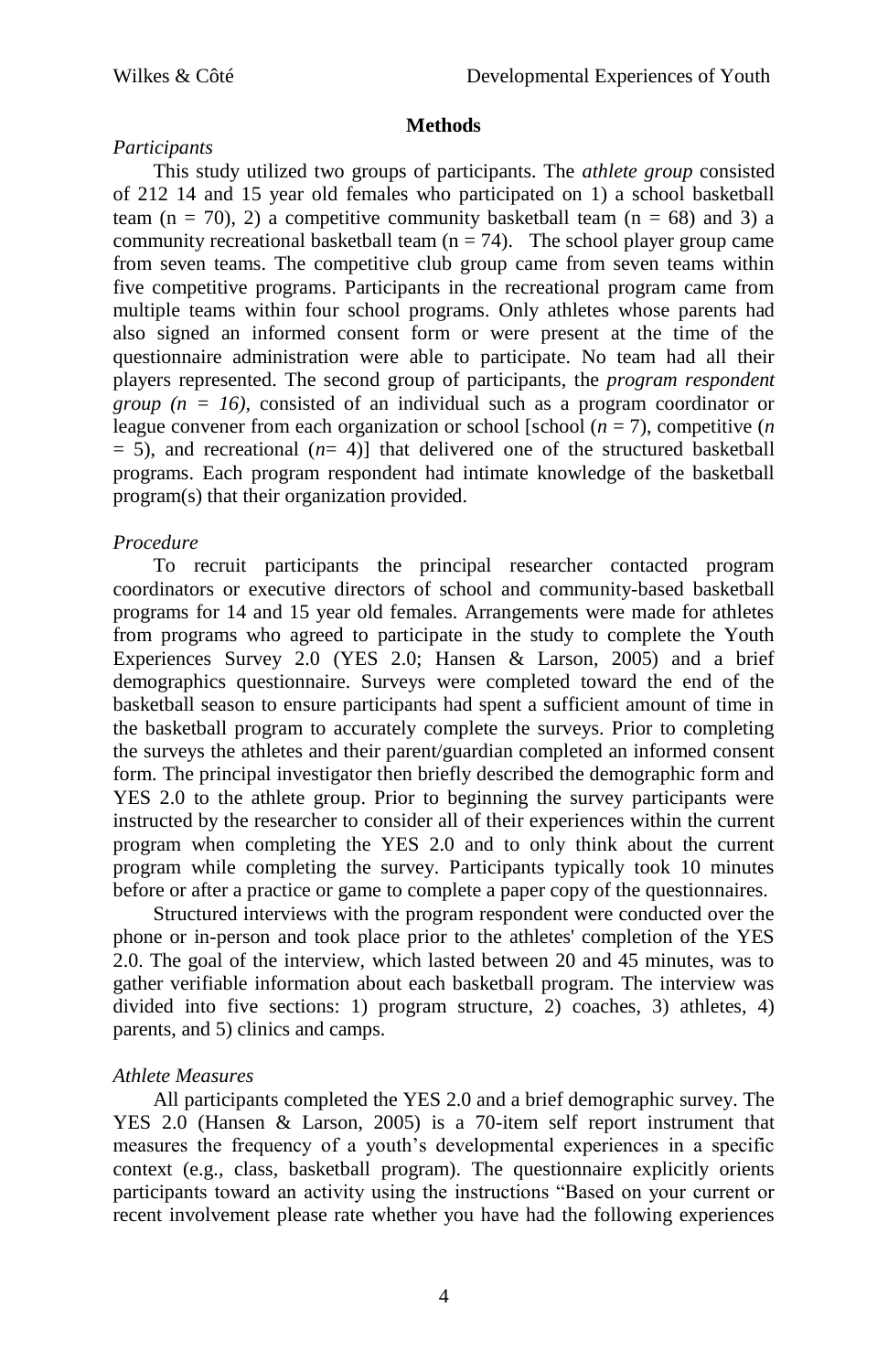in [activity name]". Each YES 2.0 item is rated on a 4-point scale anchored by *Not At All* and *Yes Definitely*.

Items of the YES 2.0 fall into one of seven domains; three domains that focus on intrapersonal experiences (Identity Development, Initiative, Basic Skills), three domains focus on interpersonal experiences (Teamwork and Social Skills, Positive Relationships, and Adult Networks and Social Capital), and a domain entitled negative experiences. Each domain is comprised of two to five scales. For example, the Initiative domain includes the Goal Setting, Effort, Problem Solving and Time Management scales Within the six positive domains there are a total of 17 scales that are outlined in table 1. The negative experiences domain is composed of 5 scales that focus on different types of negative experiences that youth may have in a structured activity.

Table 1

| Youth Experiences Survey 2.0 Scales and Subscales |
|---------------------------------------------------|
| Positive Experiences Domain                       |
| <b>Identity Scale</b>                             |
| <b>Identity Exploration subscale</b>              |
| <b>Identity Reflection subscale</b>               |
| <b>Initiative Scale</b>                           |
| Goal Setting subscale                             |
| Effort subscale                                   |
| Problem Solving subscale                          |
| Time Management subscale                          |
| <b>Basic Skills Scale</b>                         |
| <b>Emotional Regulation subscale</b>              |
| Cognitive Skills subscale                         |
| Physical Skills subscale                          |
| <b>Interpersonal Relationships Scale</b>          |
| Diverse Peer Relationships subscale               |
| Prosocial Norms subscale                          |
| Teamwork & Social Skills Scale                    |
| Group Process Skills subscale                     |
| Feedback subscale                                 |
| Leadership & Responsibility subscale              |
| Adult Networks & Social Capital Scale             |
| Integration with Family subscale                  |
| Linkages to Community subscale                    |
| Linkages to Work and College subscale             |
| Negative experiences Domain                       |
| Stress scale                                      |
| Negative peer influences scale                    |
| Social exclusion scale                            |
| <b>Negative Group Dynamics scale</b>              |
| Inappropriate adult behaviour scale               |

*Youth Experiences Survey 2.0 Scales and Subscales*

Psychometric testing using 1822 youth has supported the YES 2.0"s structure (see Hansen & Larson, 2005). Cronbach alpha ratings have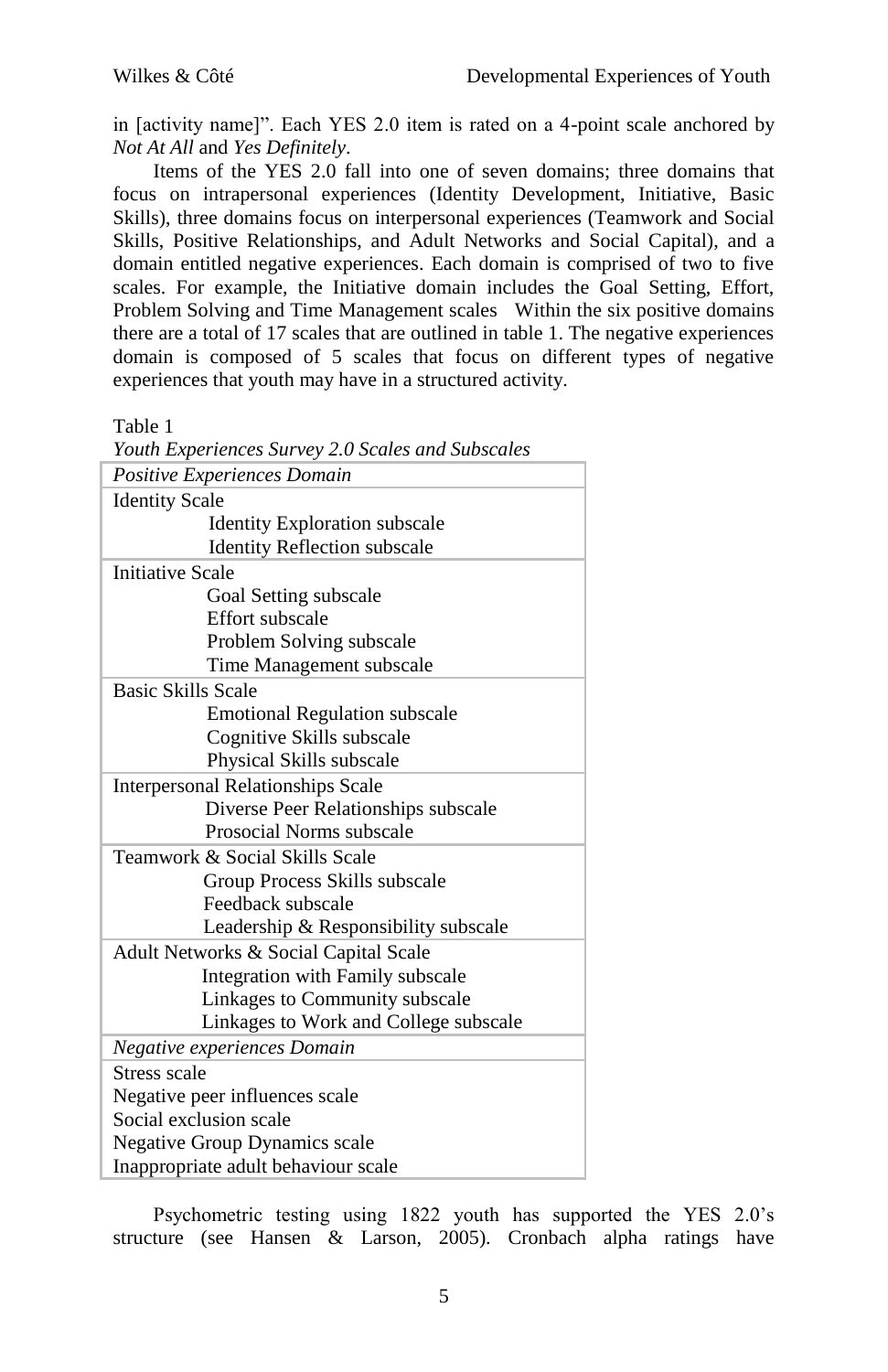demonstrated high internal reliability for both positive and negative YES 2.0 domains; however high inter-correlations have been demonstrated between scales (e.g., .80 between Negative Influence and Inappropriate Adult Behaviour scales). Hansen and Larson state that high inter-correlations between scales likely result from shared program characteristics. A confirmatory factor analysis has provided support for the multi-factor versus a dichotomous (positive and negative) factor model (Hansen & Larson, 2005).

Data gathered for the present study demonstrated that the YES 2.0 had moderate to high internal reliability measured by Cronbach"s Alpha (.73 - .86). The only scale that did not demonstrate acceptable internal reliability was the identity exploration scale (Cronbach Alpha  $= .52$ ). Secondly, moderate intercorrelations were found between YES 2.0 scales. Intercorrelations between scales were likely, in part due to basketball programs fostering a range of experiences rather than the subscales measuring the same constructs. For instance, a moderate correlation  $(r = .62)$  was found between Prosocial Norms and Diverse Peers scales however the questions that comprise these scales clearly represent different experiences. For instance, sample questions from the Prosocial Norms scale include *Learned about helping others* and *We discussed morals and values* and sample questions from the Diverse Peers Scale include *Got to know someone from a different ethnic group* and *Made friends with someone from a different social class*.

An 11-item demographic survey was used to gather descriptive information about athlete group participants. This survey gathered information regarding participants" age, socioeconomic status (Currie, Elton, Todd, & Platt, 1997) and variables relating to their basketball history (e.g., when the participant began playing basketball). The item measuring SES asked participants to answer the question "How financially well off do you think your family is?" using a fivepoint scale anchored by *Not at all well off* and *Very well off*. The survey also determined the amount of playing time that participants perceived receiving relative to the other players by asking participants to answer the question *In comparison to other players on your team, how much playing time do you receive?* using a three point scale containing *less than other players, same as other players,* and *more than other players.* Lastly, how often athletes perceived their team as winning was measured by athletes completing the sentence "Does your team....' using options from a 5-point scale where  $1 =$  almost always lose and  $5 =$  almost always win.

# *Program Respondent Interview*

The program respondent interview was a structured interview that was divided into the following five sections 1) *program structure, 2) coaches and referees, 3) athletes, 4) parents and 5) sport related clinics and camps.* The interview was developed based on a review of youth development literature and examining sport program materials. The first section, entitled *program structure,* collected information on variables such as number of participants, registration fees, practice hours per week, and games per season. The second *coaches and referees* section gathered descriptive information about the coaches and referees in each organization. Variables included screening procedures implemented by an organization for potential coaches and referees, the minimum level of coach and referee certification required, the presence or absence of coach evaluations, and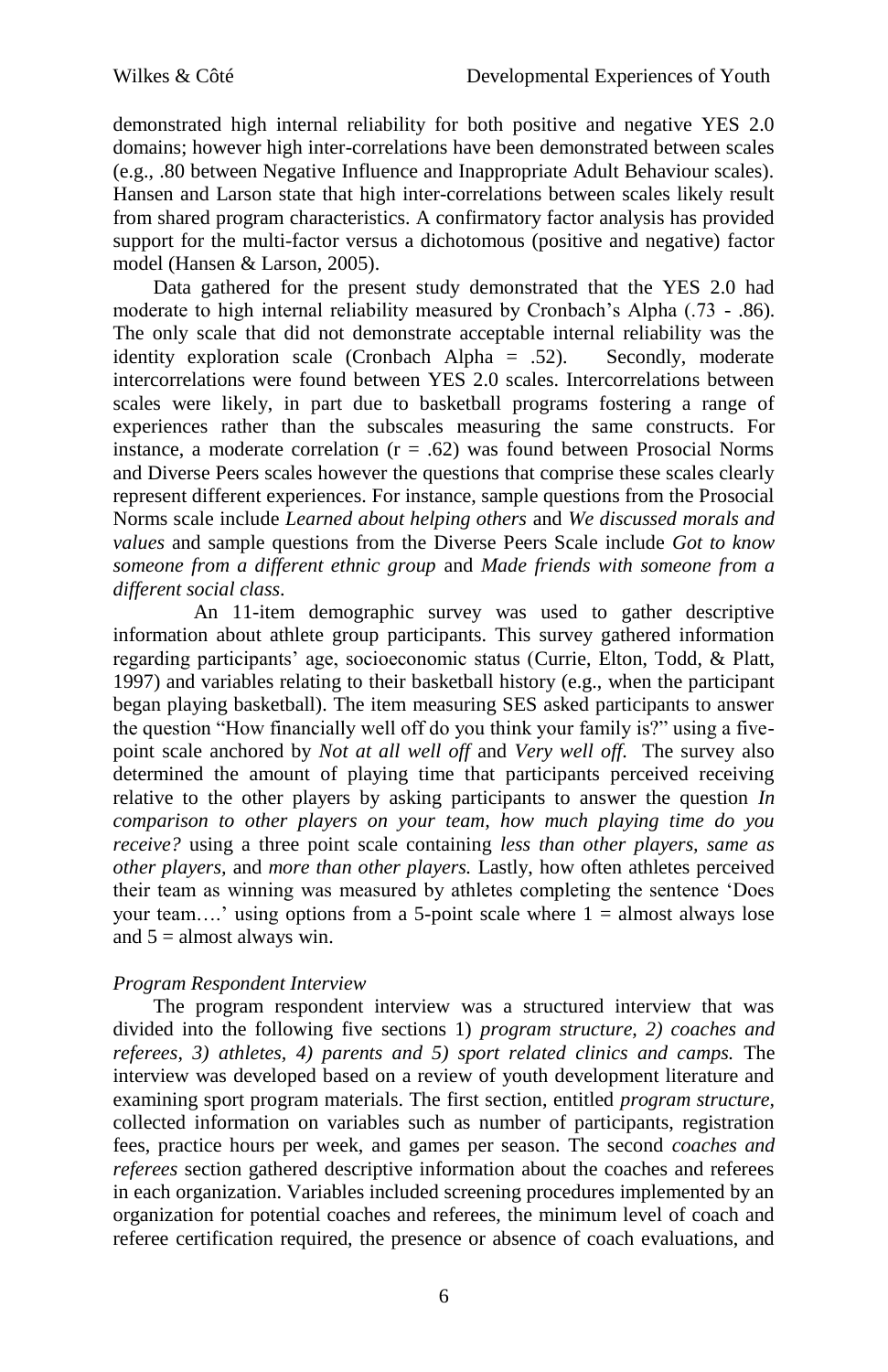the average number of coaches per team. Data gathered in the *Athletes* section included determining whether opportunities were provided to athletes beyond practice and games (e.g., volunteer work, paid work, and coach and referee training) and whether the organization adopted a code of conduct for their athletes. The parents included variables such as whether the organization had a code of conduct for athletes' parents and what other parenting initiatives (e.g. parent meetings) were present for parents of athletes. Lastly, the *sport related programs and clinics* section elicited information about extra programs (e.g. spring recreational basketball) or clinics (e.g. point guard clinic) that were available for the athletes.

### *Data Analysis*

One-way ANOVAs were utilized to compare the three program types' average YES 2.0 scores on the 17 scales within the six positive growth experiences domains. Since each YES 2.0 domain can be viewed as an independent construct (Hansen & Larson, 2005) a Bonferroni correction was utilized (alpha =  $.05/k$ ) based on the number of scales within each domain to determine whether each ANOVA was significant. This correction controlled for making a Type I error. Upon obtaining a significant ANOVA, Bonferroni comparisons ( $p < .017$ ) were conducted between groups. Prior to conducting each ANOVA the data for each scale was inspected for signs of non-normality and a Levene's test was conducted to assess heterogeneity of variance. When these assumptions were not met, transformations were performed to normalize the data.

Interview data collected with the program respondents were compiled to provide a profile of each program. Descriptive statistics were calculated to delineate the main features of each program school ( $n = 7$ ), competitive ( $n = 5$ ), and recreational (*n*= 4).

### **Results**

### *Program and Athlete Characteristics*

Table 2 illustrates the key characteristics of school, competitive and recreational basketball programs collected from the interviews with the program respondents and also outlines the characteristics of participants in each program. Three Analysis of Variance comparing participants in each group"s age, perceived SES and basketball starting age found no significant differences between group ( $p > .05$ ).

### *Athletes' Developmental Experiences*

Table 3 displays the descriptive statistics and significant differences between groups for each of the positive experiences scales.

Table 4 displays the descriptive statistics and differences between groups on each of the negative experiences scales. Attempts to normalize the data from the five negative experiences were unsuccessful due to the data demonstrating an extreme positive skew. Therefore to compare groups, paired Mann-Whitney U tests were conducted on each of the five scales. An alpha level of .017 was used because three tests were conducted on each of the negative experiences scales.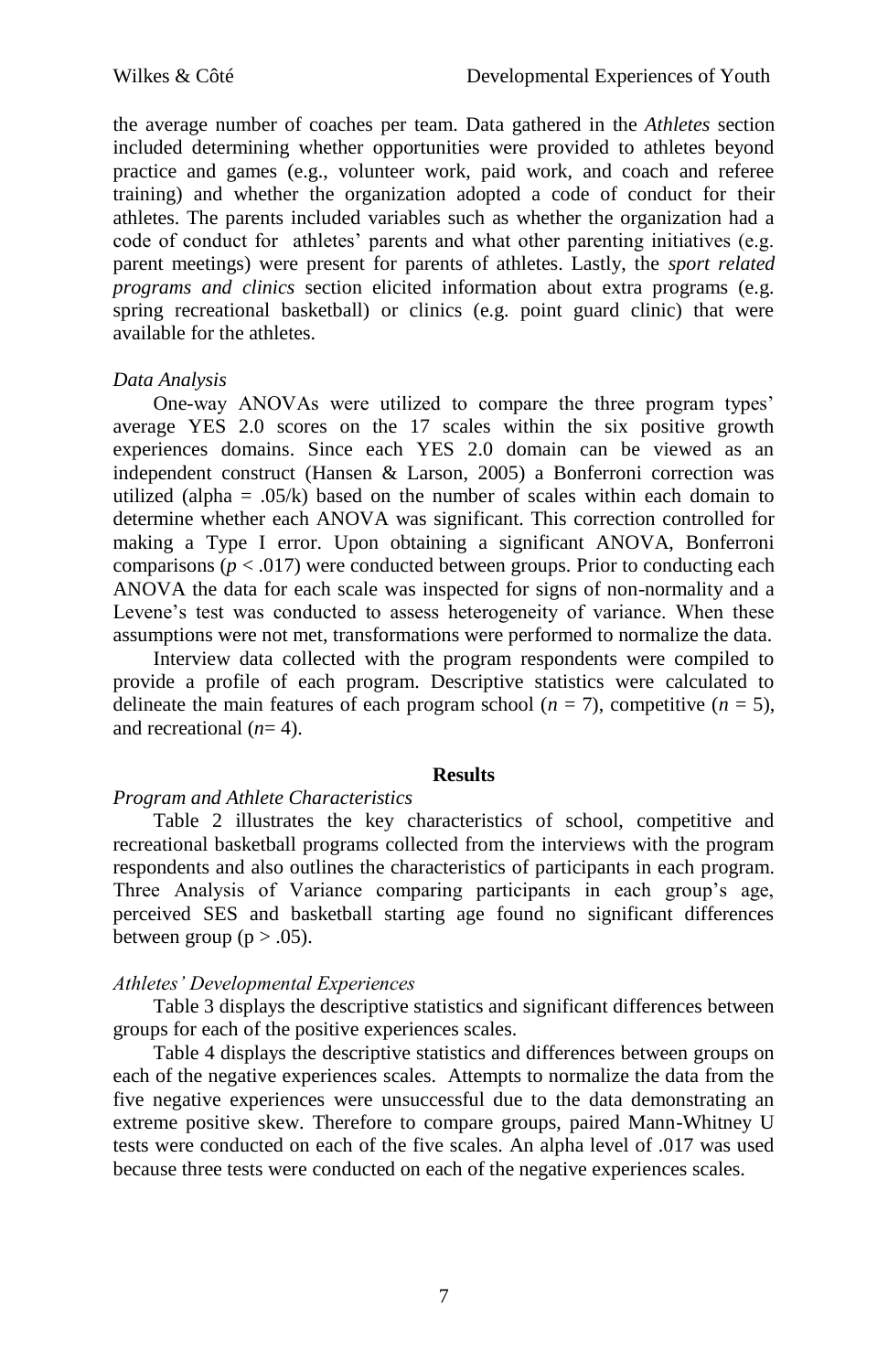### Table 2

*Program and athlete characteristics of recreational, school and competitive basketball programs*

| т годтит ини иниене спитистетвного ор тестейнонин, зоноот ини сотретное оизменят ртодтить<br><b>Program Characteristics</b> | Recreational<br>$(n=4)$ | School<br>$(n=7)$ | Competitive<br>$(n=5)$           |
|-----------------------------------------------------------------------------------------------------------------------------|-------------------------|-------------------|----------------------------------|
| Mean Fee $(\$)$                                                                                                             | \$140.00                | \$84.64           | \$287.00                         |
| Mean Season Length (weeks)                                                                                                  | 17.00                   | 11.14             | 29.00                            |
| Mean # of Games                                                                                                             | 18.83                   | 22.00             | 35.30                            |
| Mean # of practice hours/week                                                                                               | 0.72                    | 4.71              | 2.65                             |
| Mean # of Tournaments/season                                                                                                | 0.75                    | 2.29              | 6.10                             |
| % of parent coaches                                                                                                         | 97.5% parents           | 9% parents        | 70% parents                      |
| Coaching Certification                                                                                                      | None                    | None              | 4 of 5 required<br>Certification |
| % of organizations offering athletes volunteer<br>opportunities<br>% of organizations with mechanisms to equalize           | 50% (2/4)               | 71% (5/7)         | 80% (4/5)                        |
| competition                                                                                                                 | $100\%$ (4/4)           | $0\%$ (0/7)       | $0\%$ (0/5)                      |
| % of organizations that provide equal playing time                                                                          | $100\%$ (4/4)           | 28% (2/7)         | $0\%$ (0/5)                      |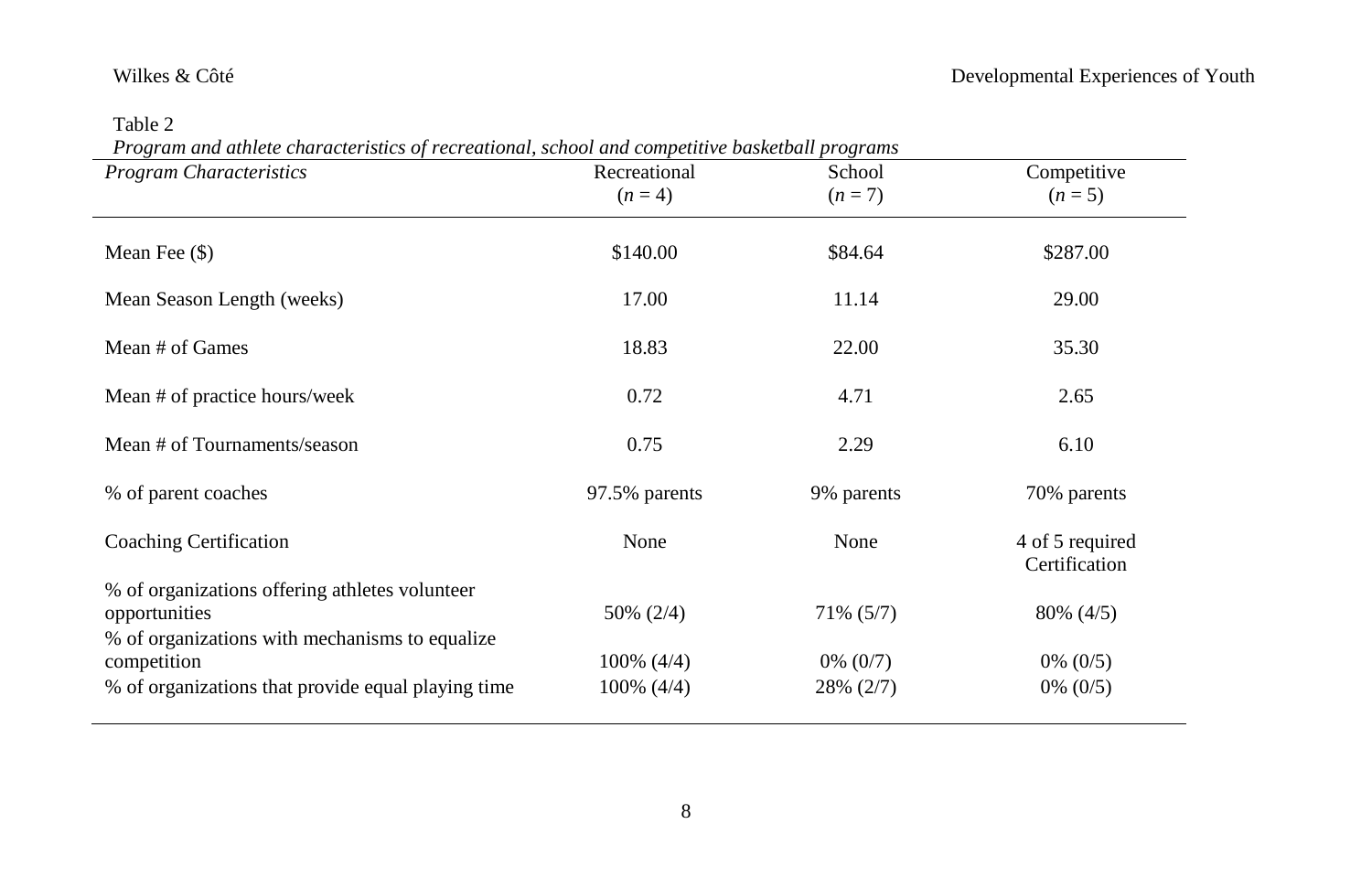# Wilkes & Côté Developmental Experiences of Youth

| Athlete Characteristics                      | Recreational<br>$(n = 74)$ | School<br>$(n=70)$ | Competitive<br>$(n = 68)$ |
|----------------------------------------------|----------------------------|--------------------|---------------------------|
| Mean Age (years)                             | 14.30(0.52)                | 14.41(0.60)        | 14.45(0.61)               |
| Mean perceived SES (1-5)                     | 3.60(0.78)                 | 3.72(0.59)         | 3.88(0.73)                |
| Mean Basketball Start Age (years)            | 9.91(1.91)                 | 9.82(1.35)         | 10.13(1.75)               |
| Mean Win-loss $(1-5)$                        | 3.72(1.21)                 | 3.81(1.39)         | 3.57(0.94)                |
| % who perceived receiving equal playing time | 85.14%                     | 44.29%             | 63.26%                    |
| % in another basketball program              | 48.60%                     | 60.00%             | 93.90%                    |
|                                              |                            |                    |                           |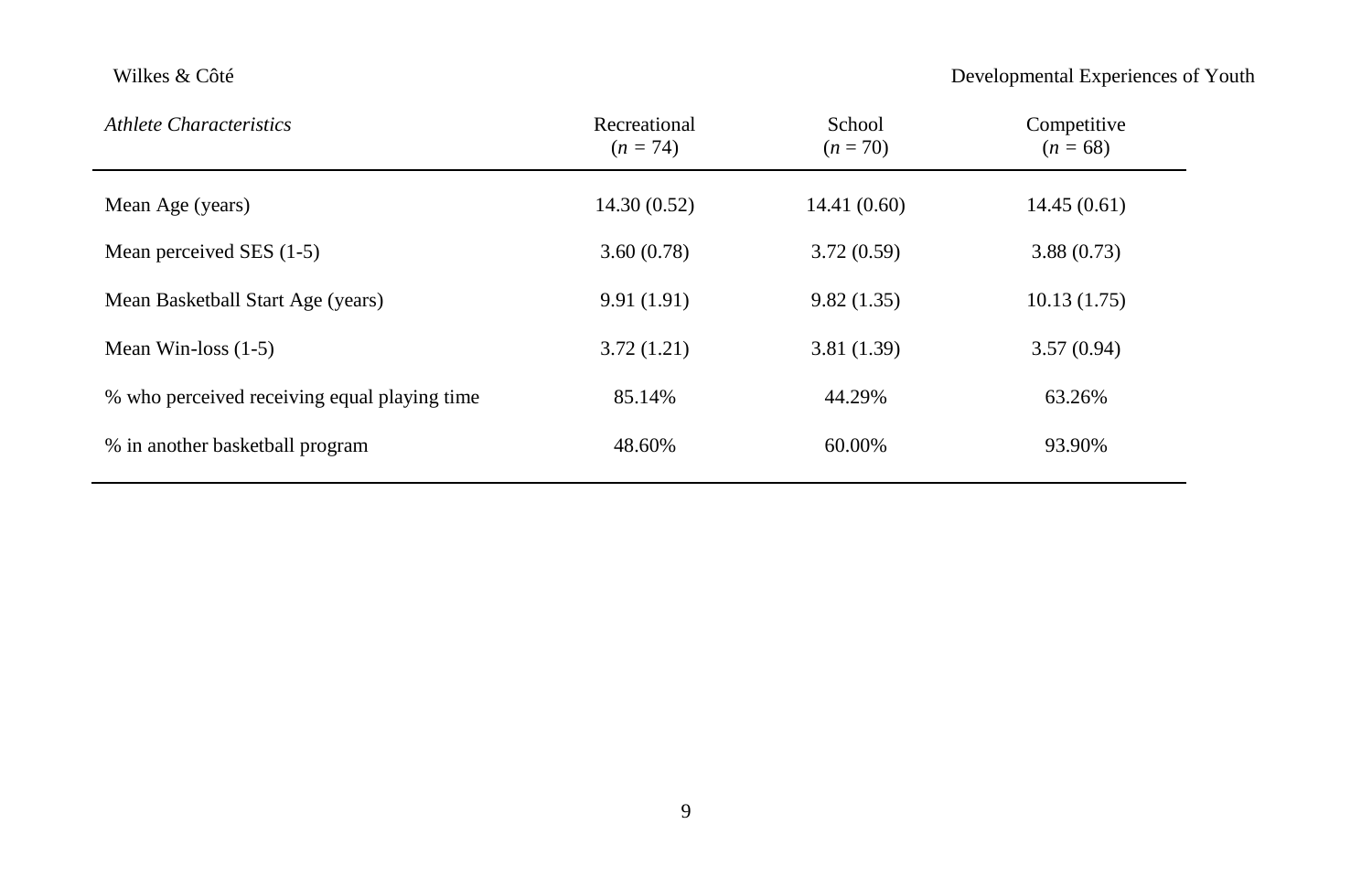# Table 3

*Means, standard deviations and ANOVA results comparing school, recreational and competitive basketball athletes.*

| YES 2.0 Domains/Scales      | ANOVA<br>F | Recreational<br>$(n = 74)$<br>M(SD) | School<br>$(n = 70)$<br>M(SD) | Competitive $(n)$<br>$= 68$<br>M(SD) | Contrasts <sup>a</sup> |
|-----------------------------|------------|-------------------------------------|-------------------------------|--------------------------------------|------------------------|
| <b>Identity Experiences</b> |            |                                     |                               |                                      |                        |
| <b>Identity Exploration</b> | 3.25       | 2.54(.65)                           | 2.79(.69)                     | 2.78(.59)                            |                        |
| <b>Identity Reflection</b>  | $11.24*$   | 2.25(.70)                           | 2.61(.87)                     | 2.86(.73)                            | Sch, Com > Rec         |
| Initiative Experiences      |            |                                     |                               |                                      |                        |
| Goal Setting                | 2.60       | 2.87(.81)                           | 3.10(.67)                     | 3.19(.68)                            |                        |
| Problem Solving             | 2.23       | 2.49(0.79)                          | 2.61(.78)                     | 2.76(.72)                            |                        |
| Time Management             | $6.41*$    | 2.68(.90)                           | 3.04(.76)                     | 3.12(.70)                            | Sch, Com > Rec         |
| <b>Basic Skills</b>         |            |                                     |                               |                                      |                        |
| <b>Emotional Regulation</b> | $8.62*$    | 2.53(.81)                           | 2.96(.65)                     | 2.99(0.72)                           | Sch, Com > Rec         |
| Cognitive Skills            | 13.39*     | 1.73(.57)                           | 2.24(.74)                     | 2.17(0.75)                           | Sch, Com > Rec         |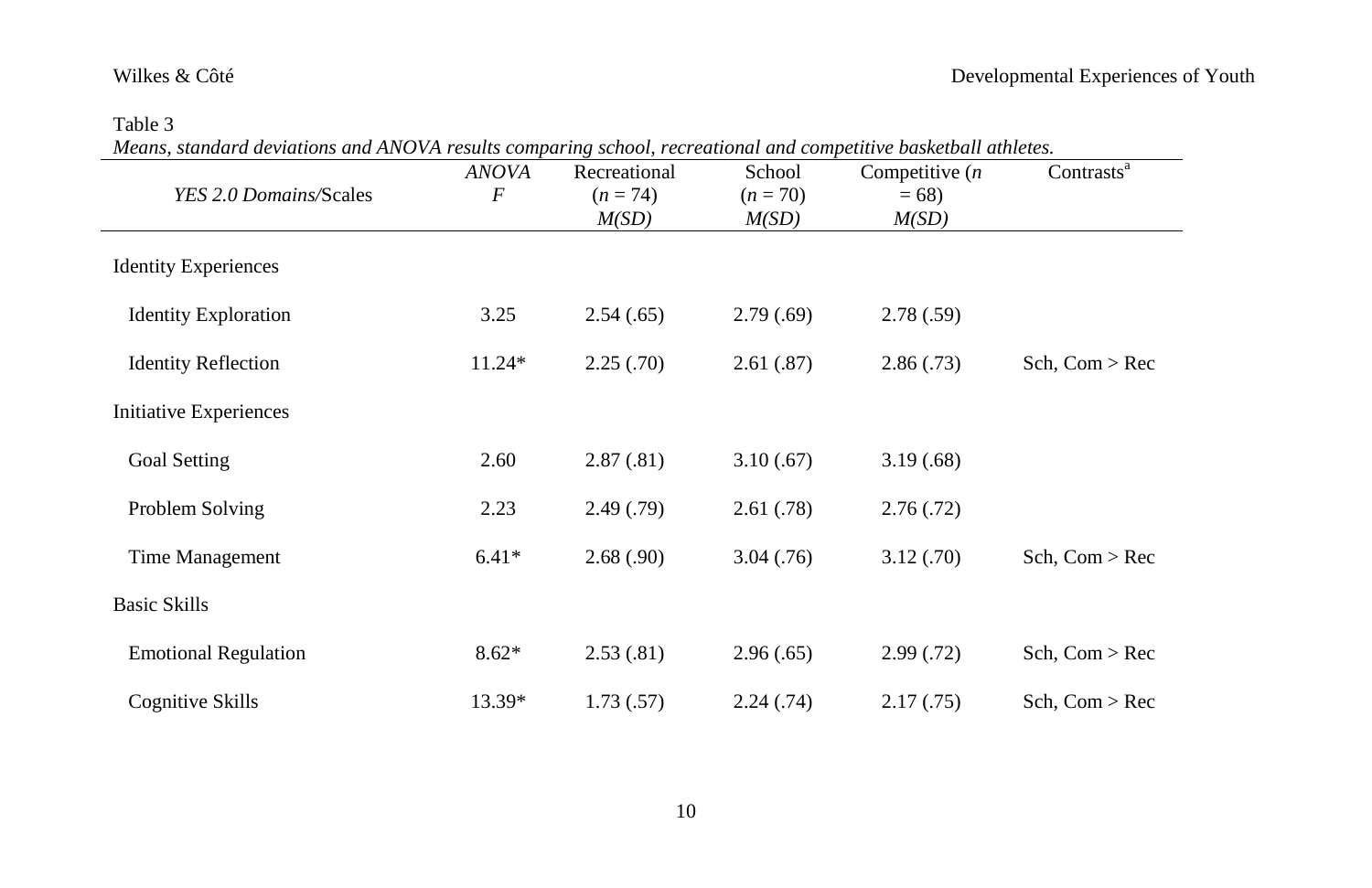# Interpersonal Relationships

| Diverse Peer Relationships        | $6.03*$  | 2.65(.54)  | 3.00(.83) | 3.11(.82)  | Com > Rec      |
|-----------------------------------|----------|------------|-----------|------------|----------------|
| Pro-social Norms                  | $8.40*$  | 2.22(.84)  | 2.55(.70) | 2.67(.70)  | Sch, Com > Rec |
| Teamwork and Social Skills        |          |            |           |            |                |
| <b>Group Process Skills</b>       | 2.29     | 3.23(.64)  | 3.26(.71) | 3.45(.56)  |                |
| Feedback                          | 4.05     | 2.88(.74)  | 3.08(.79) | 3.25(.64)  |                |
| Leadership and Responsibility     | 2.25     | 2.93(.87)  | 3.08(.78) | 3.22(.75)  |                |
| Adult Networks and Social Capital |          |            |           |            |                |
| Integration with Family           | 1.84     | 2.15(.88)  | 2.66(.91) | 2.64(0.93) |                |
| Links to the Community            | 2.59     | 2.48(.89)  | 2.75(.96) | 2.90(.91)  |                |
| Links to Work and College         | $10.41*$ | 1.71(0.92) | 2.47(.81) | 2.56(.87)  | Com > Rec      |

Sch = School; Com = Competitive; Rec = Recreational

 $^{a}p < .017$ 

*<sup>\*</sup> p* < .01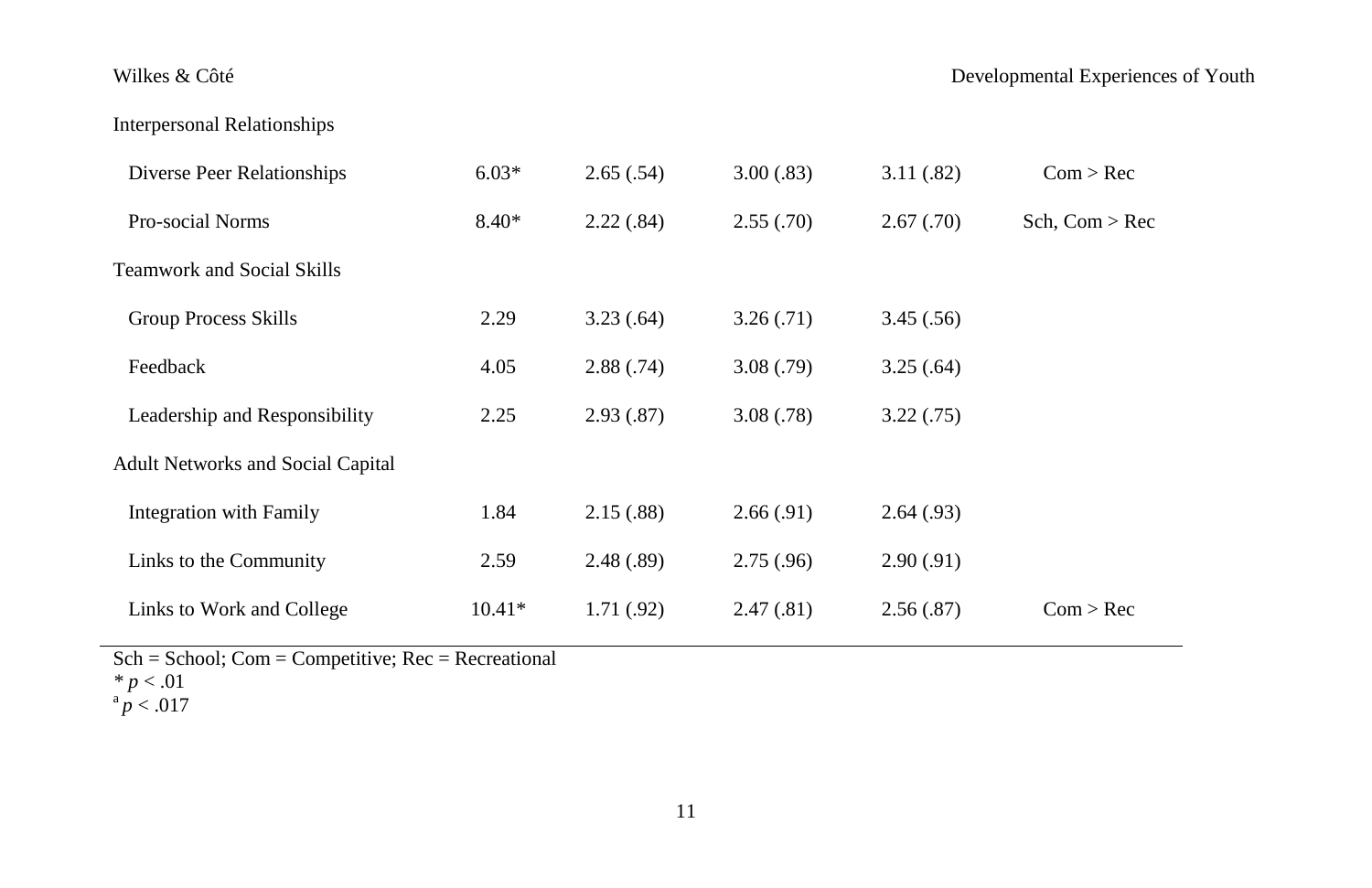### Table 4

*Means, standard deviations and Mann-Whitney U results comparing school, recreational and competitive basketball athletes.* 

|                               | School<br>$(N = 70)$ | Competitive<br>$(N = 68)$ | Recreational<br>$(N = 74)$ |                  |
|-------------------------------|----------------------|---------------------------|----------------------------|------------------|
| YES 2.0 Scale                 | M(SD)                | M(SD)                     | M(SD)                      | Mann-Whitney U   |
|                               |                      |                           |                            |                  |
| <b>Negative Experiences</b>   |                      |                           |                            |                  |
| <b>Stress</b>                 | 1.86(.65)            | 1.85(.66)                 | 1.48(0.70)                 | Sch, $Com > Rec$ |
| Negative peer influences      | 1.30(.69)            | 1.21(.32)                 | 1.23(.50)                  |                  |
| Social exclusion              | 1.41(0.61)           | 1.36(0.44)                | 1.27(0.44)                 |                  |
| Negative group dynamics       | 1.29(.62)            | 1.23(0.45)                | 1.31(61)                   |                  |
| Inappropriate adult behaviour | 1.38(0.71)           | 1.24(0.48)                | 1.25(.58)                  |                  |

Sch = School; Com = Competitive; Rec = Recreational

*\* p* < .01

 $^{a}p < .017$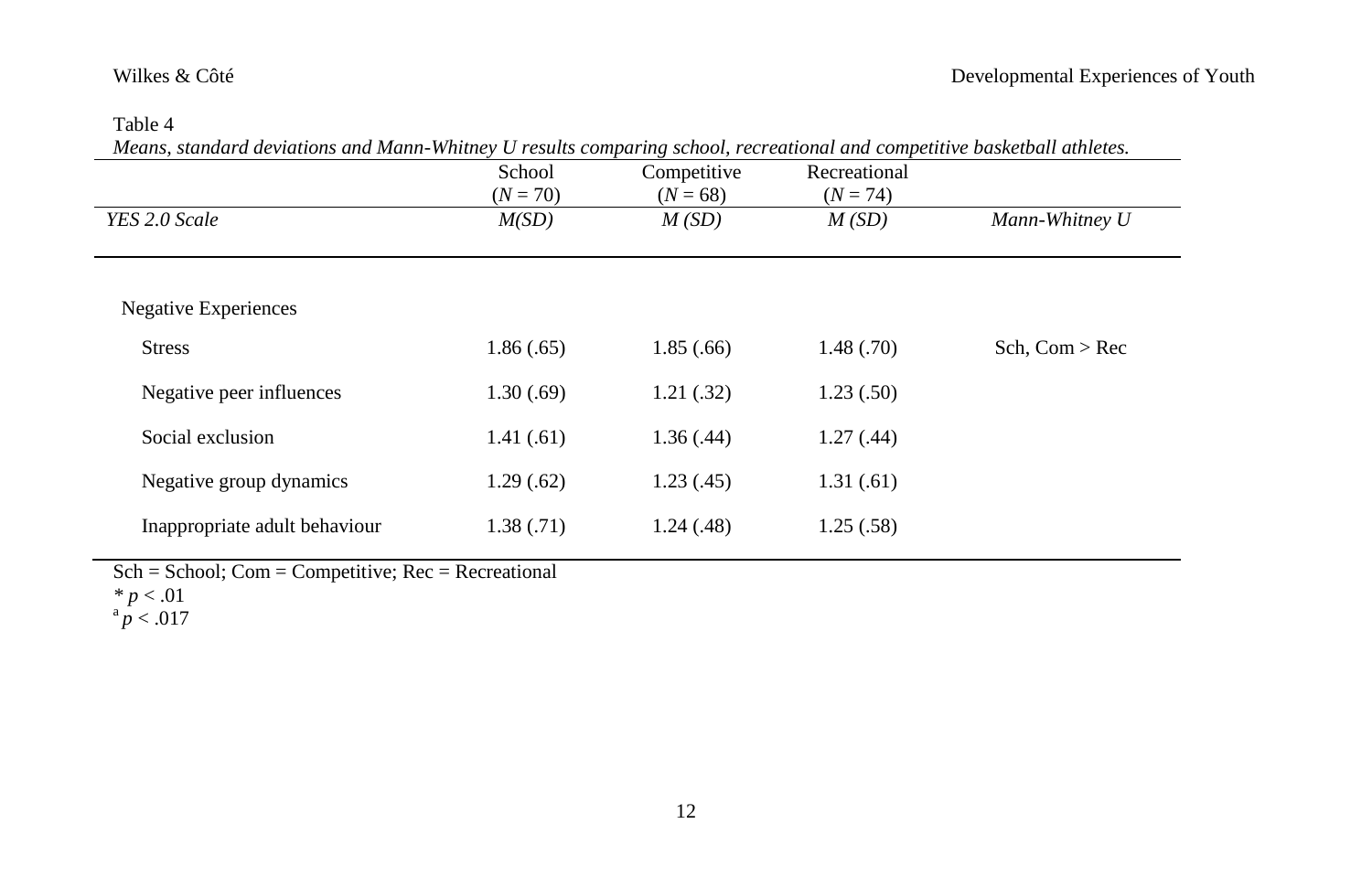### **Discussion**

The purpose of the present study was to investigate whether female youth had unique developmental experiences while playing in different basketball programs. Due to length considerations only significant differences will be discussed.

# *Identity Domain*

Participants in school and competitive basketball programs scored higher than athletes in recreational programs on the identity reflection scale. Interview results revealed that competitive and school programs required athletes to make a greater time commitment (i.e., more practice time, games and tournaments) than recreational programs. More time in a program may enable athletes to reflect upon whether they would like to participate in the program in the future and whether the program was congruent with their emerging identity. Coatsworth and colleagues (2005) suggest that activities where youth spend most of their time are the activities where they do their identity work. For adolescent females, the time spent in sport may be particularly important in identity formation because many are attempting to negotiate an athletic and feminine identity (Shakib, 2003), and participation in some sports such as basketball have been shown to be associated with adolescent females developing an athletic identity (Eccles Barber, Stone, & Hunt, 2003). Lastly, the amount of time that youth spend in a sport program is important when they are reflecting on whether they will continue their participation in a program in the future (Patrick et al., 1999).

# *Initiative Domain*

Within the initiative domain, the only significant difference between the three groups was found on the time management scale. Results revealed that the school and competitive groups had higher scores on this scale than the recreational group. Again, the time commitment required to play in competitive and school programs in comparison to recreational programs is likely an important factor for this disparity. Recreational programs, on average, required athletes to attend one game during the week and possibly one practice per week. In contrast, school and competitive programs typically required athletes to attend multiple practices each week, and a minimum of one game per week in addition to tournaments on some weekends. Therefore, due to the time commitment required to play on a competitive or school basketball team, adolescents may need to develop their time management skills (e.g., how to set priorities, not to procrastinate) to meet the demands of both their basketball team and their other responsibilities (e.g., academic, vocational).

Interestingly, studies (e.g., Broh, 2002; Marsh & Kleitman, 2003) suggest a positive relationship between time spent in extracurricular activities and positive developmental outcomes. Although high amounts of structured leisure activity participation are related to positive development and possibly the development of adaptive skills such as time management, too much time devoted to these activities may be detrimental. For instance too much time invested in sport during adolescence has been demonstrated to be linked with dropout from sport and burnout (Gould, Udry, Tuffey, & Loehr,1996; Wall & Côté, 2007).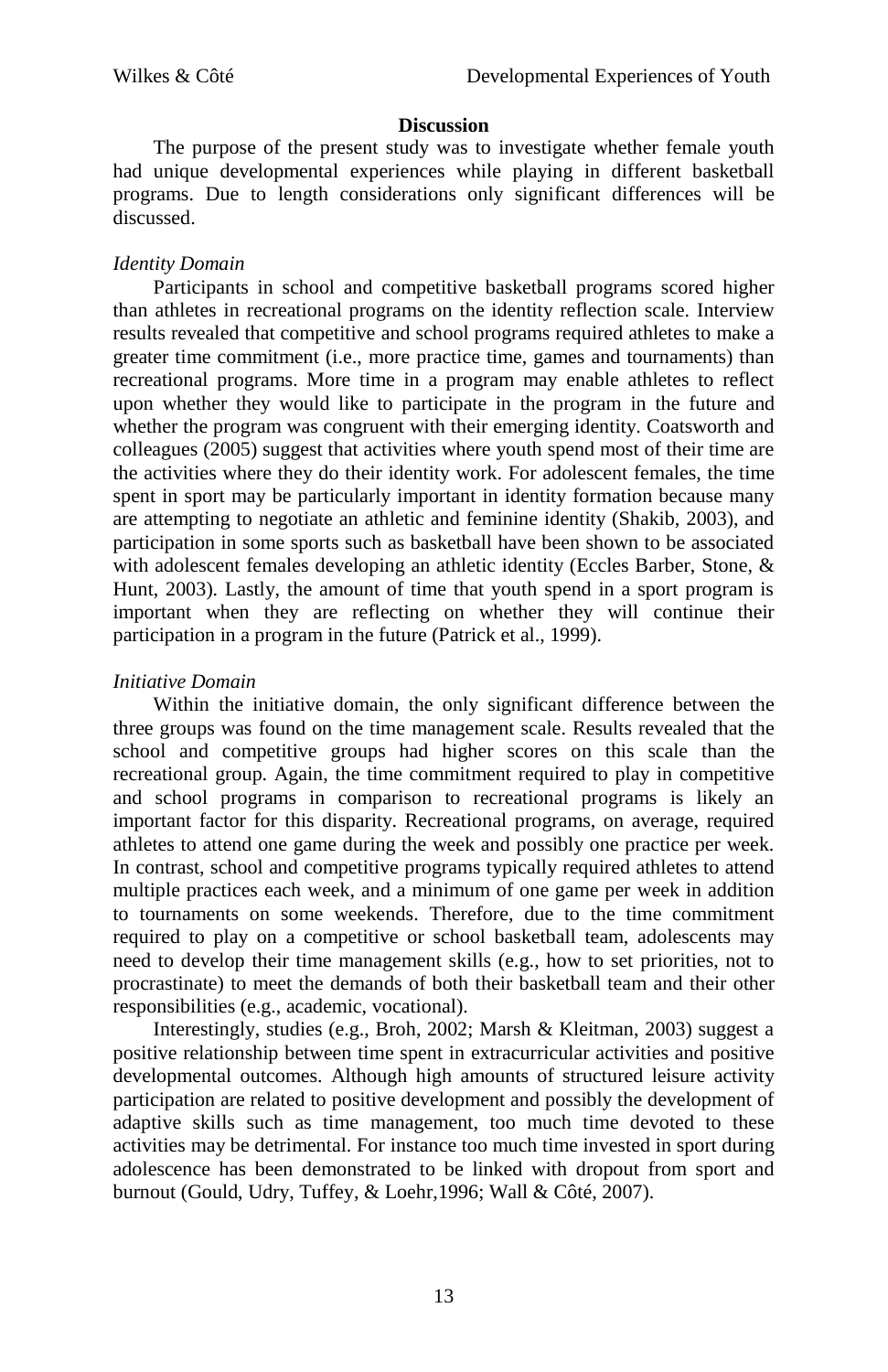### *Basic Skills Domain*

Comparisons among the three program types on the emotional regulation scale found that school and competitive basketball programs had higher emotional regulation scale scores than recreational programs. Prior research (Anshel & Porter, 1996; Mahoney, Gabriel, & Perkins, 1987) has demonstrated that competitive level is an important variable to consider when investigating an athlete"s ability to regulate and control emotions at competition. In Hansen, Larson and Dworkin's (2003) study, youth reported learning more emotional regulation skills in sports versus other structured leisure activities. The authors suggested that the competitive nature of sports, which encourages youth to excel during competition, contributes to the development of emotional regulation skills. An ethnographic study of an athletic club by MacPhail and Kirk (2006) also highlights the role of competition. Their study found that the introduction of competition resulted in adolescent athletes increasing their focus, commitment, and appreciation of practice. In the present study, school and competitive programs likely were more competitively oriented than recreational programs. For instance, all recreational programs had policies and mechanisms in place to guarantee equal playing time. In contrast, no competitive or school programs had policies to this effect – although some competitive programs guaranteed some playing time to athletes. Moreover, all recreational programs had policies (e.g., shuffling teams) that attempted to keep the scores of the games between teams close and one program did not keep score during games. Since school and competitive programs were operated independently and competed against teams from the same program background (e.g., school teams play only other school teams, competitive teams play only competitive teams), they did not have mechanisms in place to keep scores close. The results of the present study add insight into the development of emotional regulation skills since the competitive nature of the sport context that teenage athletes engage in may influence the acquisition of these skills. It remains to be seen whether young children in competitive sport programs also report learning emotional regulation skills.

The coaches" background and training may have also influenced the development of emotional regulation skills. Four of the five competitive clubs required their coaches to complete training through the National Coaching Certification Program [NCCP] which includes a component that focuses on how to teach athletes to improve their mental skills (Coaching Association of Canada, 2006). This training provides coaches with information about how to implement simple activities and develop action plans that teach athletes how to control their anxiety and focus on the task at hand among other topics. Thus coaches of competitive teams may have utilized this training to teach their athletes some techniques to regulate their emotions. With respect to school programs, the coaches were educators and are likely confronted with students who have emotional regulation such as anxiety relating to school performance. Dunkle-Perry (2004) and Gorrell and Trentham (1992) have described that teachers use a variety of strategies (e.g., visualization, breathing exercises) to alleviate academic anxiety to improve concentration and academic performance. From the results of the current study it is unknown whether teacher-coaches in this study transferred the anxiety reduction strategies that they utilize in the classroom to the basketball court, however future research should explore this possibility.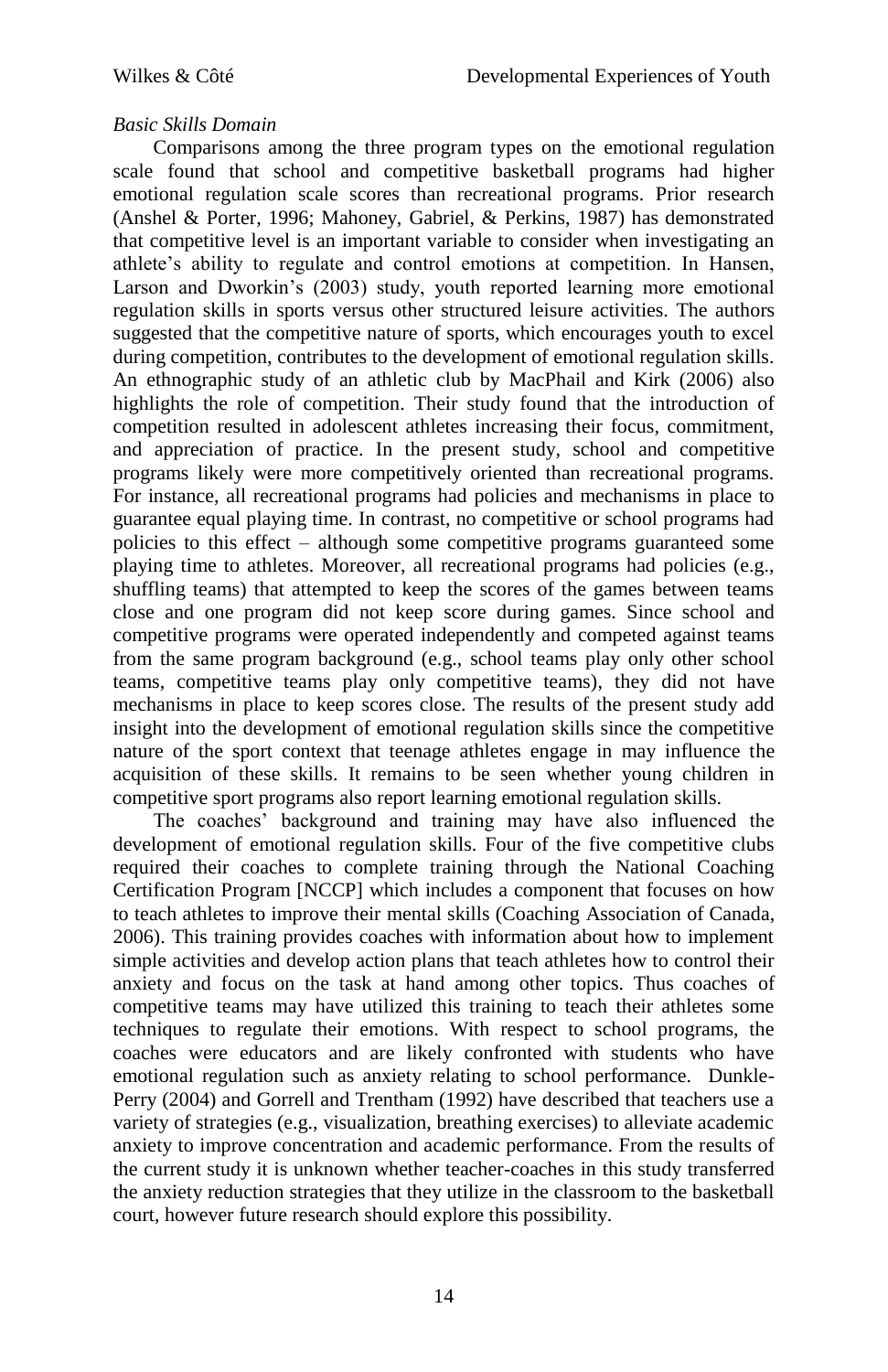Results also revealed that participants in school and competitive programs had higher scores on the cognitive skills scale than those in recreational programs. The reason for the differences between the programs is unclear. However, a contributing factor may be that all school programs required participants to meet a minimum standard of academic achievement to be eligible to participate on the basketball team. No reason for the differences between competitive and recreational programs could be identified. Future studies are needed to illuminate the relationship between participation in structured sport programs and the development of cognitive skills.

### *Interpersonal Relationships Domain*

Results on the scales in the interpersonal domain found significant differences between groups on both the diverse peer relationships and prosocial norms scales. With respect to the diverse peer relationships scale, the present study found that participants in competitive programs had higher scores than those in recreational programs. The demographic survey completed by athletes did not include ethnicity information therefore it is unknown whether differences existed between different ethnic groups across program type. The development of diverse relationships may have been influenced by the composition of competitive and recreational teams. During the interviews organization representatives stated that competitive programs brought together athletes from different schools to form a team while recreational programs also brought together players from different schools, but some teams were formed based on existing peer friendships. Therefore players in recreational programs may not have met as many new people as those in competitive programs. Furthermore, participants in competitive programs spent a larger cumulative period of time with their team-mates at practice, games, and traveling to and from tournaments than recreational athletes. The more time that athletes spent with their competitive teams may have allowed them develop relationships or learn about their team-mates (Larson & Verma, 1999).

Comparisons of the three groups on the prosocial norms scale found that athletes in both competitive and school programs reported higher scores on this scale than those in recreational programs. This result does not support Hansen and colleagues" (2003) suggestion that the competitive nature of sports is associated with a lower frequency of prosocial behaviours being reinforced. The disparity in coaching and refereeing opportunities provided to athletes in school and competitive programs versus recreational programs likely contributed to the differences between the programs. Interview results found that 5 of 7 (71%) school and 4 of 5 (80%) competitive programs provided athletes with the opportunity to referee or coach younger athletes, in comparison to only 2 of 4 (50%) recreational programs. Further, both recreational programs that provided these opportunities indicated that only a small number of athletes took the opportunity to volunteer with younger athletes. In contrast, it was mandatory in some school and competitive programs. Unlike other structured leisure activities, participation in a prosocial activity during the beginning of high school has been shown to predict a significant decrease in substance use (e.g., alcohol, marijuana, hard drugs) at the end of high school (Eccles & Barber, 1999). Further, like other extracurricular activities, participation in prosocial activities has been positively linked with other positive developmental indicators. Youth also report that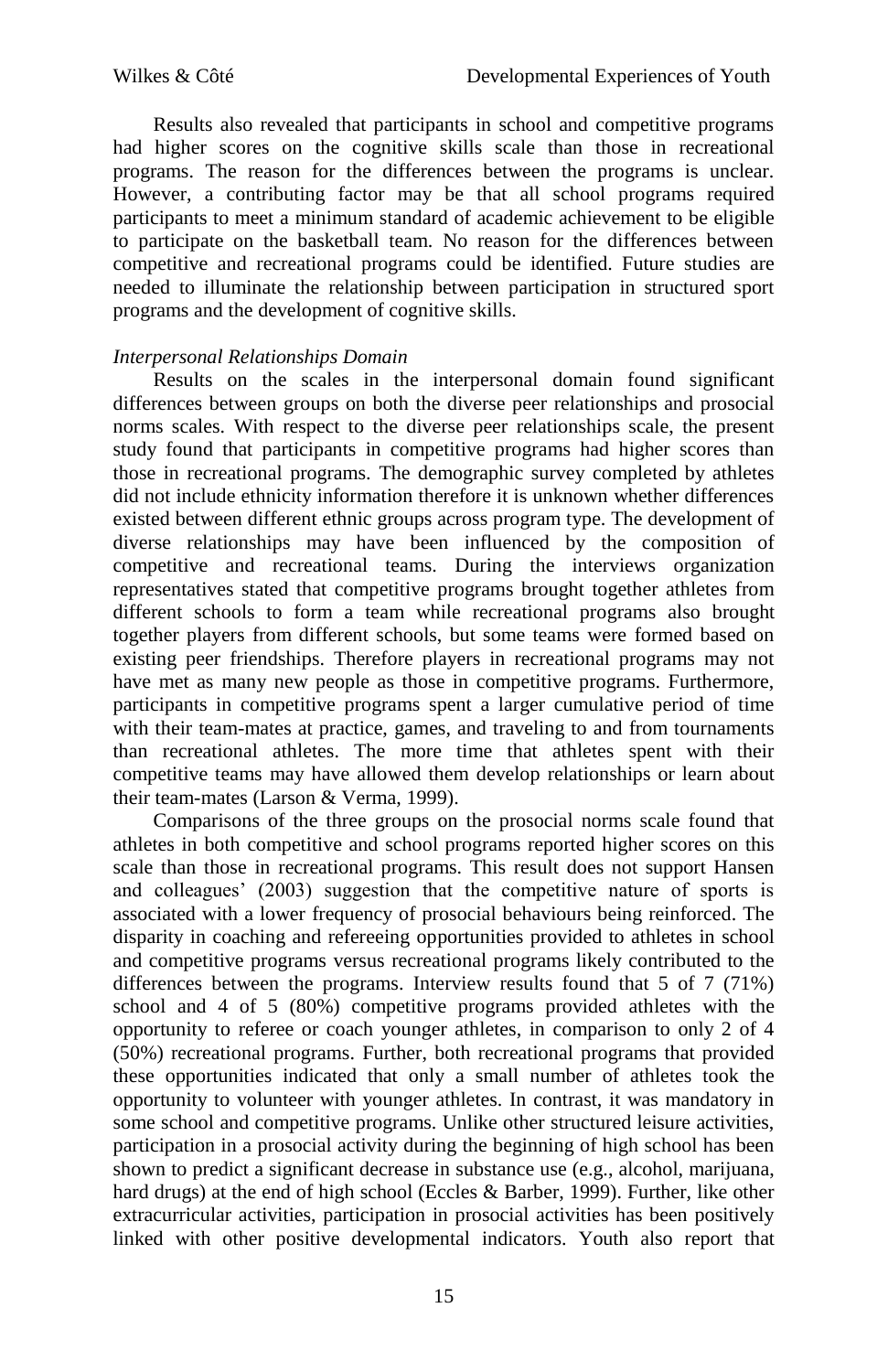volunteer activities reinforce prosocial behaviours more than other leisure activities including sports (Hansen et al., 2003). Given the relationship between volunteerism and indicators of positive development, it is possible that sport organizations that incorporate meaningful service into their programs may reinforce prosocial behaviours more than programs that do not provide this opportunity. The results of this investigation provide preliminary support to this premise; however future research is needed to fully explore this relationship.

### *Social Capital and Adult Networks Domain*

Data from the social capital and adult relationships domain found that there were no significant differences between groups on the integration with family and linkages to community scales. However, survey results found that participants in competitive basketball programs had higher scores on the links to college and work scale than those in recreational programs. This difference is likely, in part, due to competitive program athletes perceiving an increased opportunity to play basketball in college or university than those in recreational programs. Both competitive and recreational basketball programs are part of Canada Basketball"s Participant Development Model (Coaching Association of Canada, 2006). Within this framework, competitive programs for 14 and 15 year old females are designed to develop players to play basketball at an elite level such as a university team. Further, competitive programs are described as providing participants with the chance to be identified by university and college coaches (Basketball Ontario, 2006). Since this objective is explicitly outlined, some players in competitive basketball programs may have the goal to play at a post secondary institution. In contrast, recreational programs are designed for participants to have fun and to encourage continued recreational participation into adulthood. Interviews with athletes regarding how participating in specific sport programs influenced their desire to attend or play sports at a post-secondary institution would provide an understanding of the influence of a sport program on an adolescent"s decisions to attend college or university.

### *Negative Experiences Domain*

Lastly, results revealed that no significant differences were found between groups on the negative peer influence, social exclusion, negative group dynamics and negative adult behaviour scales. On each scale the mean score was close to one, which indicates that participants did not have many negative experiences in each type of basketball program. These results are contrary to Hansen and colleagues' (2003) finding that youth reported more negative experiences in sports than other structured leisure activities. The specific sample used in this study (14-15 year old females) in comparison to the broad cross section of youth sampled by Hansen and colleagues may provide a reason for these differences. These results provide insight into why other studies have found that female sport participation is associated with positive outcomes such as less substance use, less risky sexual activity behaviour and higher moral reasoning in comparison to males and non-athletes (Crosnoe, 2002; Miller et al., 1998; Shields & Bredemeier, 2001).

With respect to the stress scale, athletes in competitive and school programs had significantly higher scores than those in recreational programs, however stress levels across programs were still relatively low. Scanlan, Babkes and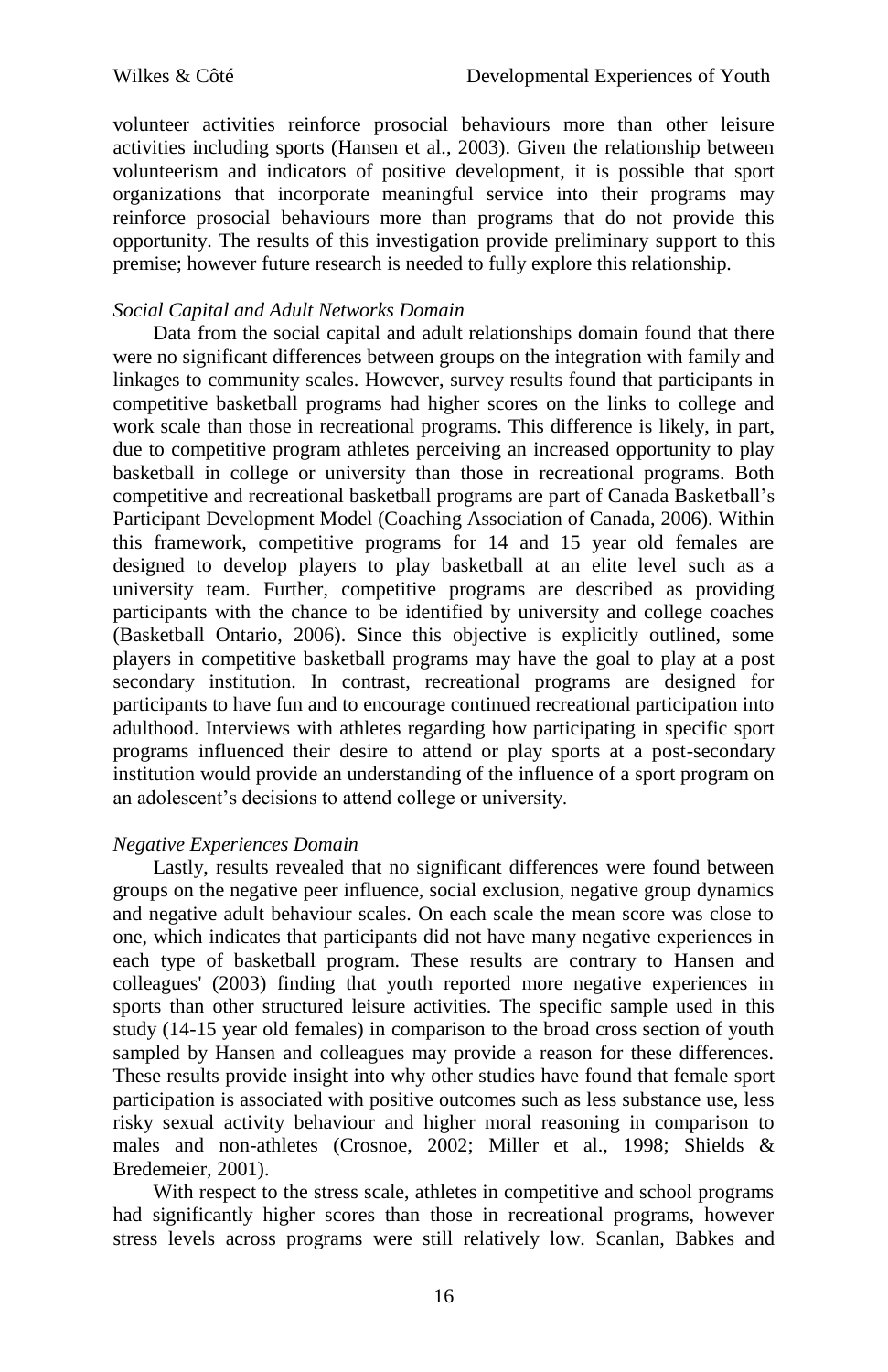Scanlan (2005) identify a number of sources that have been demonstrated to be associated with stress including injury, fear of failure, time and financial costs, and parental and coach expectations. Two potential sources of stress examined by the YES 2.0 are whether participation in an activity influenced participants" ability to complete their homework and spend time with their family outside of the basketball program. Participants in school and competitive programs spent more time in their sport programs playing in games and tournaments and practicing than those in recreational programs. Fredricks and colleagues (2002) reported that 21 of 41 talented youth in the arts or sports identified having increased stress levels because the time commitment to their activity made it difficult to complete homework. Therefore completing homework may have been a greater source of stress for those in competitive and school programs in comparison to recreational programs. A source of stress not explicitly measured by the YES 2.0 is the amount of playing time that athletes received. Davidson (2006) suggests that youth who participate in sport leagues that provide all athletes equal playing time irrespective of skill have lower stress than those in traditional sport leagues because athletes do not have to worry about receiving playing time. In the current study, all four recreational programs had policies in place that guaranteed equal playing to athletes in these programs and school and competitive programs did not have such policies. Survey results corroborate that athletes perceived playing time as being differentially distributed between the three groups (see Table 1). Future studies are needed to determine the effect of playing time on young athletes' stress levels.

# *Similar Experiences*

As outlined above developmental experiences varied on a number of subscales based on the program in which the participants were enrolled. However on a number of subscales such as Goal Setting, Problem Solving, Group Process Skills, Feedback, Leadership and Responsibility, Linkages to Community and Integration of Family no differences were found between programs. This suggests that there may be similar inherent experiences that athletes are exposed to by simply playing in an organized basketball program. It is apparent that the subscales where no differences are present between programs include skills such as goal setting (McCormack & Chalip,1988), interpersonal skills (Fredricks et al., 2002) and leadership that are often thought to be developed in sport.

### **Conclusion**

This study advances the understanding of the developmental experiences of youth in structured sport programs. Hansen and colleagues (2003) state that different youth programs have unique structures which lead to diverse learning experiences. The results of the present investigation build upon extant literature by displaying that different types of basketball programs have distinct structures, which likely influence young athletes' developmental experiences in sport. Therefore when studying the developmental outcomes and processes associated with sport participation, the type of sport program (e.g., football, basketball) and context (e.g., recreational, school) should be considered separately. Our findings also highlight the importance of sport program structure and characteristics on youths" developmental experiences. This is an area of research that has been largely neglected by sport psychology researchers.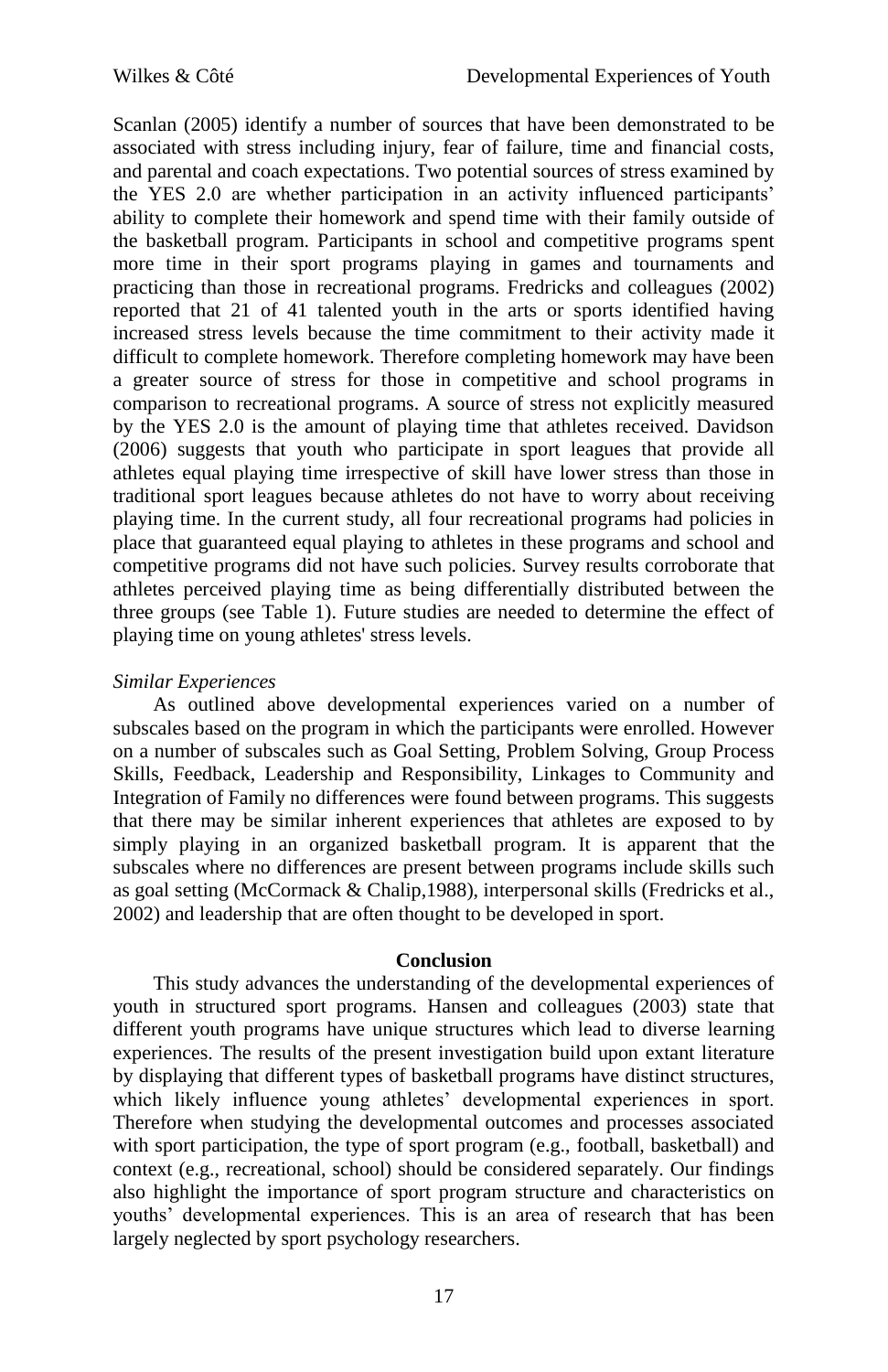This investigation found four characteristics related to the program structure of school and competitive programs versus recreational programs that may have promoted positive development. Firstly, the time that a youth spends in a specific setting has been described as providing the opportunity to gain the skills and experiences that are associated with that context (Larson & Verma, 1999). In the present study athletes in competitive and school programs spent more time in the basketball program than participants in recreational programs; therefore they had a greater opportunity to have growth experiences in these programs. Secondly, school and competitive programs likely emphasized competition between teams more than recreational programs. The introduction of competition during adolescence has been demonstrated to result in greater focus and commitment to training (MacPhail & Kirk, 2006), therefore the competitive nature of the programs may have helped foster the development of specific skills of adolescent athletes in school and competitive programs. Thirdly, school and competitive programs had trained educators or certified community members/parents as the coaches of their teams. In contrast, the coaches of recreational programs were almost exclusively parents who were not required to receive certification. The NCCP certification process and training of teachers may have assisted competitive and school program coaches create an environment that cultivated more growth experiences. Lastly, athletes who coached or refereed younger athletes were exposed to a unique context – apart from playing basketball – that may have reinforced prosocial norms and fostered skill development (Barber, Eccles, & Stone, 2001). More athletes in school and competitive programs had opportunities to coach or referee and therefore had greater chance to have growth experiences. Future examination of these issues, along with the understanding of the behaviours of coaches and parents, may lead to a measure to evaluate the effectiveness of youth sport programs in promoting positive development.

Finally, the results of this study should not be interpreted as providing evidence about the quality of the three types of basketball programs. Although athletes in recreational programs report less developmental experiences in a number of domains, youth in these programs still reported having a variety of experiences and very few negative experiences. Further, recent research (Busseri, Rose-Krasunor, Willoughby, & Chambers, 2006; Fredricks & Eccles, 2006; Zarrett, Lerner, Carrano, Fay, Peltz,  $&$  Li, 2008) has shown that participation in a variety of different types (e.g., sport and art) of structured activities is related to more positive developmental outcomes than participation in fewer activities, however too many commitments may also foster negative outcomes (Zill, Nord & Loomis, 1995). Those in recreational programs who also participate in other sports or structured activities are likely exposed to socialization experiences that engender distinct growth experiences. Thus an explicit objective of structured sport programs should be to foster positive development by providing youth with diverse opportunities to have meaningful learning experiences.

# Author Note

Support for the writing and data collection for this manuscript was provided by the Social Sciences and Humanities Research Council of Canada (SSHRC Grant #410-08-1266).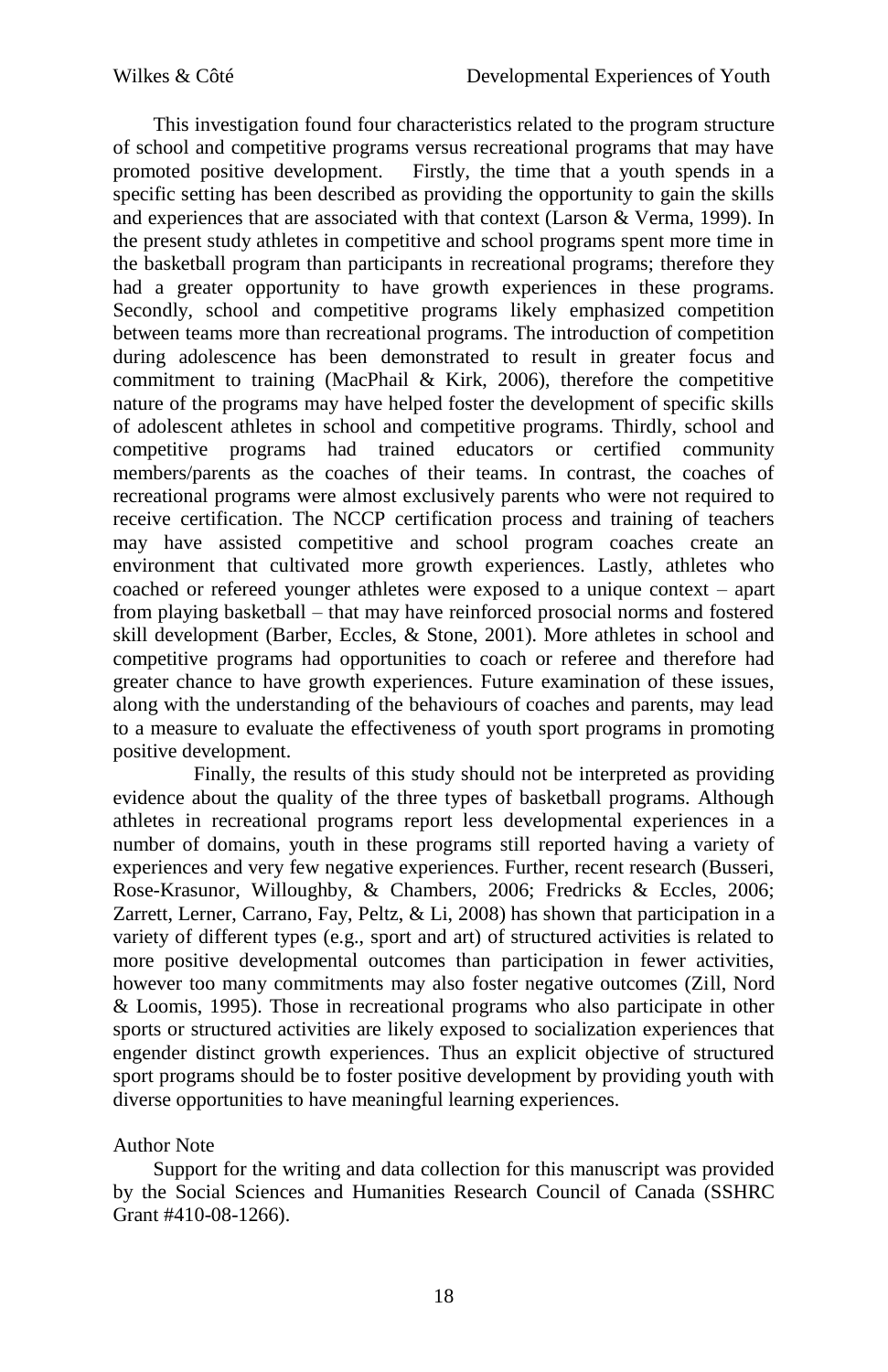### **References**

- Anshel, M. H., & Porter, A. (1996). Efficacy of a model for examining selfregulation with elite and non-elite male and female competitive swimmers. *International Journal of Sport Psychology, 27*, 321 – 336.
- Barber, B. L., Eccles J. S., & Stone, M. R. (2001). Whatever happened to the jock, the brain and the princess? Young adult pathways linked to adolescent activity involvement and social identity. *Journal of Adolescent Research, 16*, 429 – 455.
- Barber, B. L., Stone, M. R., Hunt, J. E., & Eccles, J. S. (2005). Benefits of activity participation: The roles of identity affirmation and peer group norm sharing. In J. L. Mahoney, R. W.
- Basketball Ontario. (2006). Retrieved July 7<sup>th</sup>, 2006 from <http://www.basketball.on.ca/site/index.cfm>
- Broh, B. A. (2002). Linking extracurricular programming to academic achievement: Who benefits and why? *Sociology of Education, 75*, 69 – 91.
- Broh, B. A. (2002). Linking extracurricular programming to academic achievement: Who benefits and why? *Sociology of Education, 75, 69 – 91.*
- Busseri, M. A., Rose-Krasnor, H., Willoughby, T., & Chambers, H. (2006). A longitudinal examination of breadth and intensity of youth activity involvement and successful development. *Developmental Psychology, 42,* 1313 – 1326.
- Coaching Association of Canada. (2006). "The National Coaching Certification Program" Retrieved August  $7<sup>th</sup>$ , 2006 from

[http://www.coach.ca/eng/certification/documents/FS\\_Overview\\_Comp-Int\\_B\\_Dec05.pdf](http://www.coach.ca/eng/certification/documents/FS_Overview_Comp-Int_B_Dec05.pdf)

- [Coatsworth, D. J.](https://proxy.queensu.ca/http/0/search1.scholarsportal.info/ids70/p_search_form.php?field=au&query=coatsworth+j+douglas&log=literal&SID=900c490c61a0a018cce51539aec34ab4), [Sharp, E. H.](https://proxy.queensu.ca/http/0/search1.scholarsportal.info/ids70/p_search_form.php?field=au&query=sharp+erin+hiley&log=literal&SID=900c490c61a0a018cce51539aec34ab4)[, Palen, L.](https://proxy.queensu.ca/http/0/search1.scholarsportal.info/ids70/p_search_form.php?field=au&query=palen+lori+ann&log=literal&SID=900c490c61a0a018cce51539aec34ab4), [Darling, N.,](https://proxy.queensu.ca/http/0/search1.scholarsportal.info/ids70/p_search_form.php?field=au&query=darling+nancy&log=literal&SID=900c490c61a0a018cce51539aec34ab4) [Cumsille, P.](https://proxy.queensu.ca/http/0/search1.scholarsportal.info/ids70/p_search_form.php?field=au&query=cumsille+patricio&log=literal&SID=900c490c61a0a018cce51539aec34ab4), & [Marta, E.](https://proxy.queensu.ca/http/0/search1.scholarsportal.info/ids70/p_search_form.php?field=au&query=marta+elena&log=literal&SID=900c490c61a0a018cce51539aec34ab4)  (2005). Exploring adolescent self-defining leisure activities and identity experiences across three countries, *International Journal of Behavioral Development, 29*, 361-370.
- Crosnoe, R. (2002). Academic and health-related trajectories in adolescence: The intersection of gender and athletics. *Journal of Health and Social Behavior, 43*, 317 – 336.
- Csikszentmihalyi, M., & Larson, R. (1984). *Being Adolescent: Conflict and Growth in the Teenage Years*. New York: Basic Books, Inc.
- Currie, C. E., Elton, R. A., Todd, J., & Platt, S. (1997). Indicators of socioeconomic status in adolescents: The WHO health behaviour in schoolaged children survey. *Health Education Research, 12*(3), 385-397.
- Davidson, I. (2006). The creation of fair-play sporting divisions in Newfoundland & Labrador high school sports. *Physical and Health Education Journal, 71*,  $25 - 26.$
- Dunkle-Perry, C. (2004). Oral Communication. In G. Cawelti (Ed.), *Handbook of research on improving student achievement*. Arlington, VA: Educational Research Service.
- Eccles, J. S., & Barber, B.L. (1999). Student council, volunteering, basketball, or marching band: What kind of extracurricular involvement matters? *Journal of Adolescent Research, 14*, 10-34.
- Eccles, J. S., Barber, B.L., Stone, M., & Hunt, J. (2003). Extracurricular activities and adolescent development. *Journal of Social Issues, 59*, 865-889.
- Ellis, C. J., Riley, T. L., & Gordon, B. (2003). Talented female athletes: Going for gold? Journal of Secondary Gifted Education, 14, 229-242.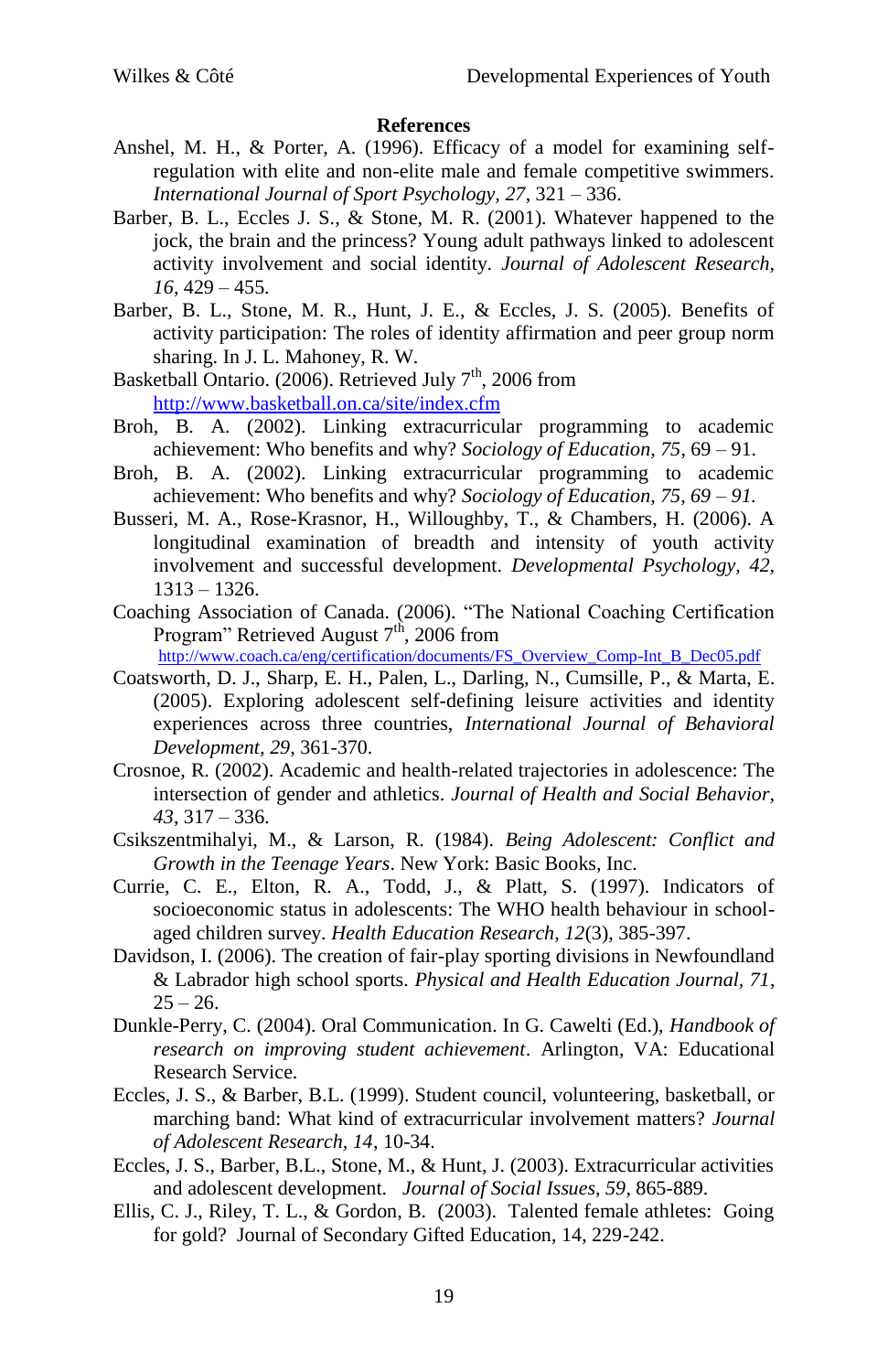- Fredricks, J. A., Alfeld-Liro, C. L., Hrudra, L. Z., Eccles, J. S., Patrick, H., & Ryan, A. M. (2002). A qualitative exploration of adolescents' commitment to athletics and the arts. *Journal of Adolescent Research, 17*, 68 – 97.
- Fredricks, J. A., & Eccles, J. S. (2005). Family socialization, gender and sport motivation and involvement. *Journal of Sport and Exercise Psychology, 27,*  $3 - 31.$
- Fredricks, J. A., & Eccles, J. S. (2006). Extracurricular involvement and adolescent adjustment: Impact of duration, number of activities and breadth of participation. *Applied Developmental Science, 10*, 132 – 146.
- Gill, D. L. (1993). Competitiveness and competitive orientation in sport. In R. N. Singer, M. Murphey, & L. K. Tennant (Eds.), *Handbook on research and sport psychology* (pp. 314 – 327). New York: Macmillan.
- Gould, D, & Carson, S. (2008). Life skills development through sport: Current status and future directions. *International Review of Sport and Exercise Psychology, 1*, 58-78.
- Gould, D., Udry, E., Tuffey, S., & Loehr, J. (1996). Burnout in competitive junior tennis players: I. A quantitative psychological assessment. *Sport Psychologist, 10*, 322 -340.
- Gorrell, J., & Trentham., L. (1992). Teachers preferred modes of helping students. *Journal of Research & Development in Education, 25*, 142-148.
- Hansen, D. M., & Larson, R. (2005) *The Youth Experience Survey 2.0: Instrument Revisions and Validity Testing*, Unpublished manuscript, University of Illinois at Urbana-Champaign.
- Hansen, D. M., Larson, R. W., & Dworkin, J. B. (2003). What adolescents learn in organized youth activities: A survey of self-reported developmental experiences. *Journal of Research on Adolescence, 13*, 25 - 55.
- Holt, N.L. (Ed.). (2008). Positive youth development through sport. London: Routledge
- Larson, R. W. (2000). Toward a psychology of positive youth development. *American Psychologist, 55*, 170-183.
- Larson, R. W., & Kleiber, D. A. (1993). Structured leisure as a context for the development of attention during adolescence. *Society and Leisure, 16*, 77 – 98.
- Larson, R. W., & Verma, S. (1999). How children and adolescents spend time across the world: Work, play and developmental opportunities. *Psychological Bulletin, 125*, 701 – 736.
- MacPhail, A., & Kirk, D. (2006). Young people"s socialization into sport: Experiencing the specialising phase. *Leisure Studies, 25*, 57 – 74.
- Mahoney, J. L. (2000). School extracurricular activity participation as a moderator in the development of antisocial patterns. *Child Development, 71*,  $502 - 516.$
- Mahoney, J. L., & Cairns, R. B. (1997). Do extracurricular activities protect against early school dropout? *Developmental Psychology, 33*, 241 – 253.
- Mahoney, M., Gabriel, T., & Perkins, T. S. (1987). Psychological skills and exceptional athletic performance. *Sport Psychologist, 1*, 181 – 199.
- Mahoney, J. L., Larson, R. W., Eccles, J. S., & Lord, H. (2005). Organizational activities as developmental contexts for children and adolescents. In J. L. Mahoney, R. W. Larson, & J. S. Eccles (Eds.), *Organized activities as contexts of development: Extracurricular activities, after-school and*